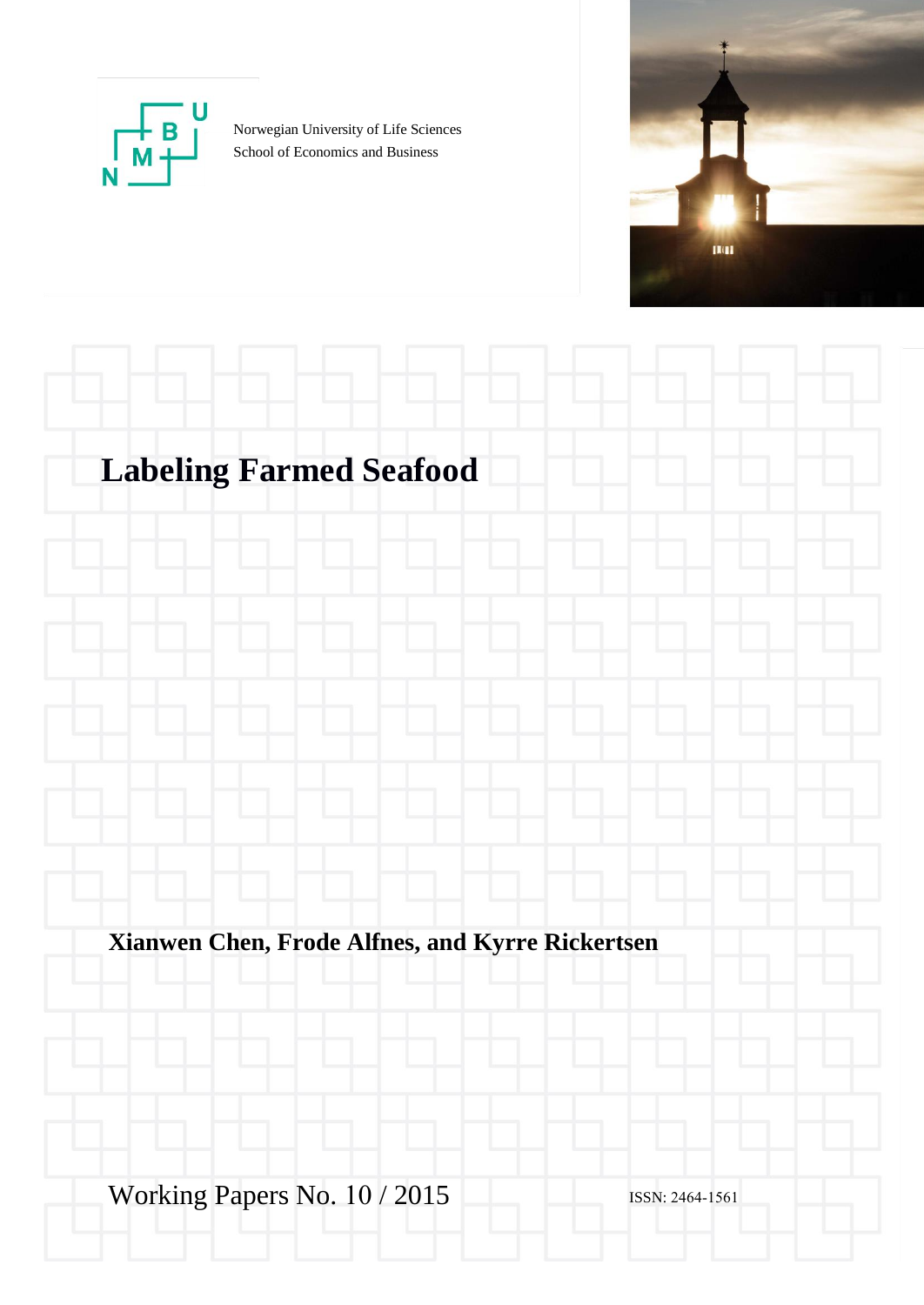# **Labeling Farmed Seafood**

Working paper. Version: April 30, 2015 Xianwen Chen\*, Frode Alfnes, and Kyrre Rickertsen School of Economics and Business, Norwegian University of Life Sciences \* Corresponding author: Phone: +47 984 21 622; e-mail: [xianwen.chen@nmbu.no](mailto:xianwen.chen@nmbu.no)

# **Abstract**

Aquaculture supplies almost half of the world's seafood consumption. As the market for farmed seafood matures, an increased differentiation through the use of labels is expected. Labels can be categorized as mandatory or voluntary, depending on whether the label is required by law or not. In most developed countries, mandatory seafood labels include information about species, whether the seafood is farmed or wild, and area of origin. Voluntary labels frequently includes information regarding sustainability, organic production, and safety. We discuss labeling practices and conduct a review of consumer studies related to labels used for farmed seafood.

*Key words*: aquaculture, farmed seafood, mandatory label, voluntary label, product differentiation.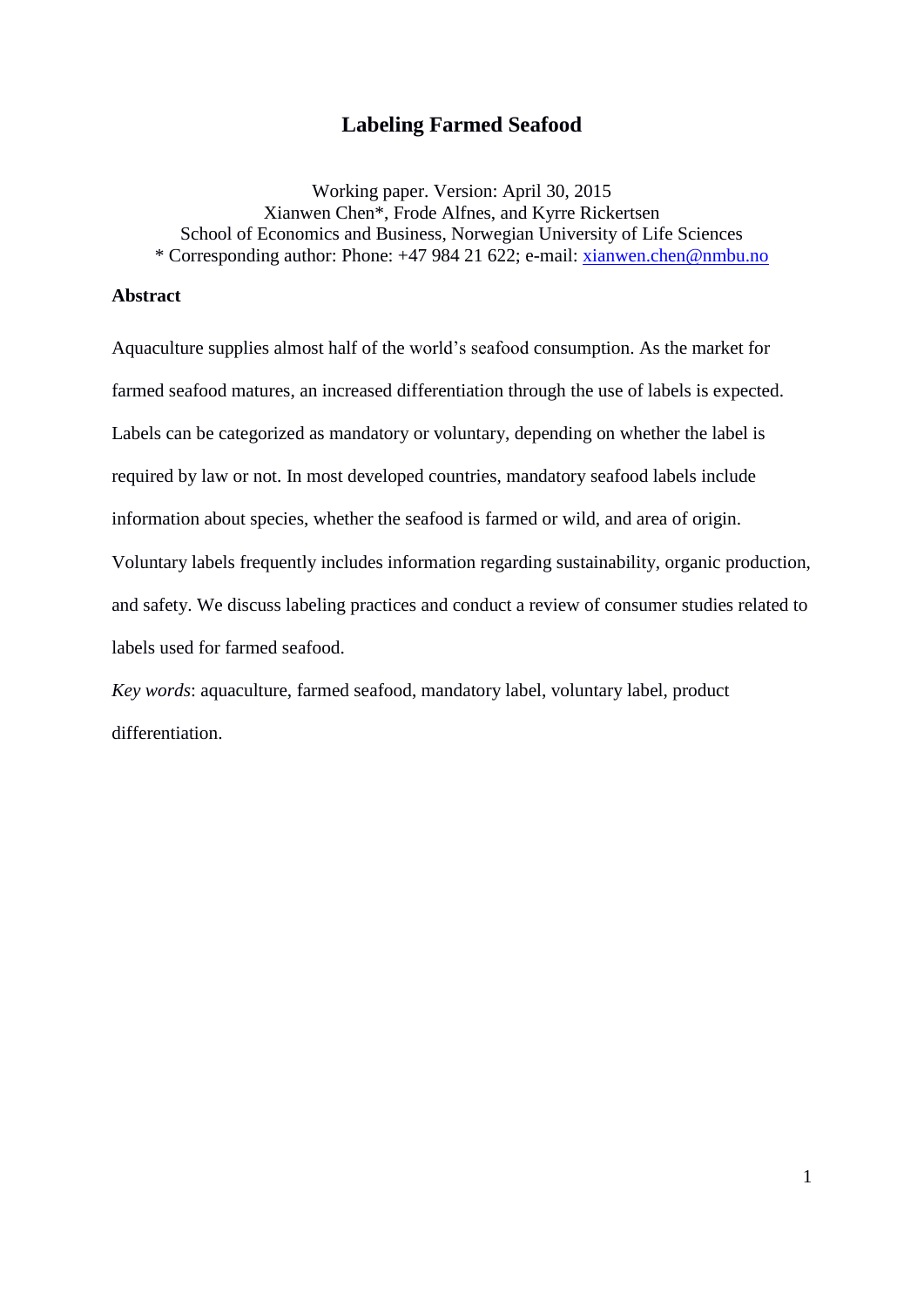# **Highlights**

- Consumer studies on the effects of labels on farmed seafood are reviewed.
- The importance and limitations of mandatory and voluntary labels are discussed.
- Potential uses of labels on farmed seafood are discussed.
- Research needs concerning farmed seafood labels are outlined.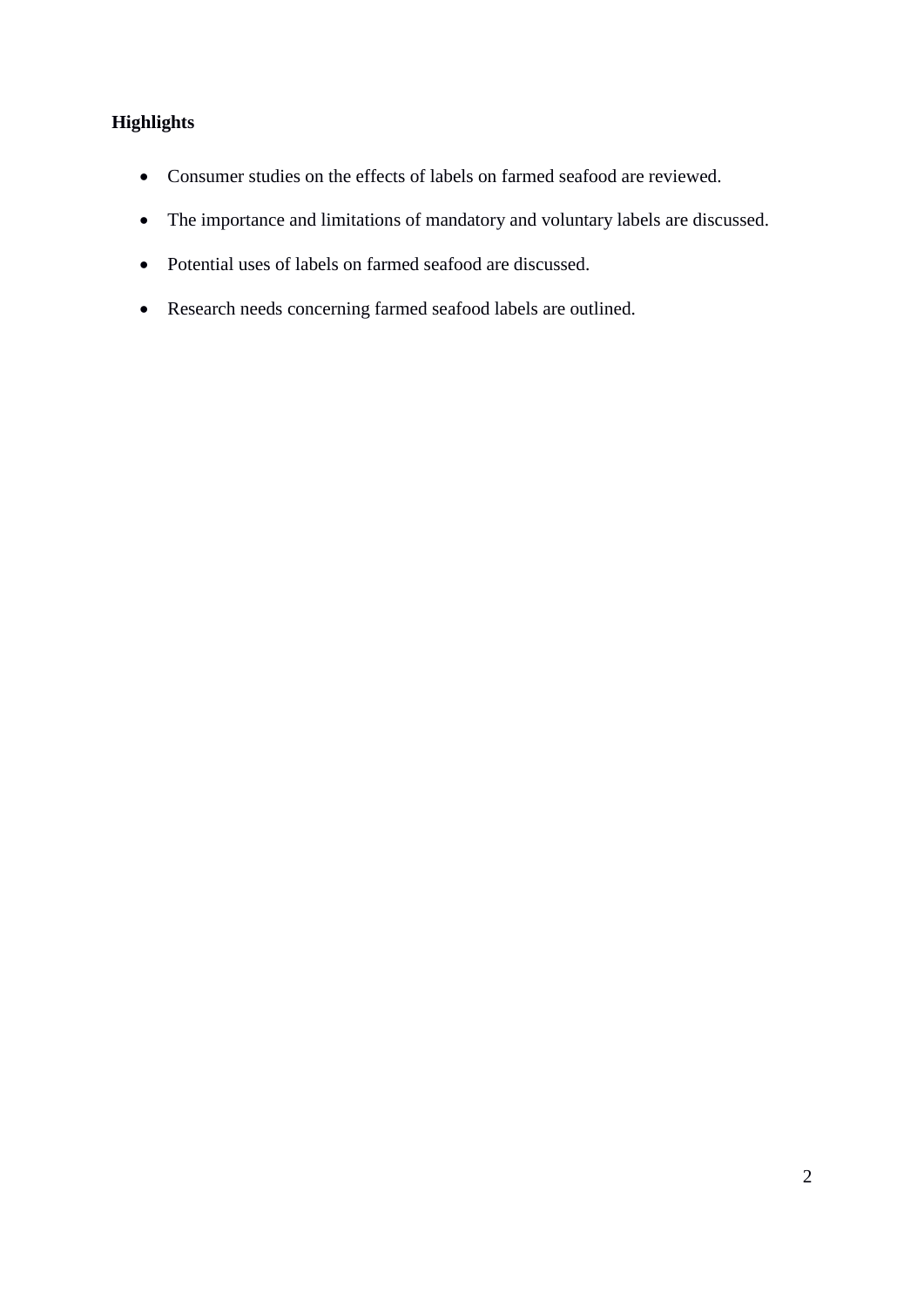# **1. Introduction**

According to Grunert (2005), consumers' intentions to buy a food product depend on the perceived cost and expected quality. The expected quality depends on extrinsic and intrinsic quality signals. Extrinsic quality signals are factors such as labeling, price and retailer reputation, whilst intrinsic quality signals are the physical properties of the product itself that the consumers can use for creating their own quality expectations (Olson and Jacoby, 1972). For seafood, intrinsic signals include the color, odor, and texture of the seafood, while extrinsic signals include labeling of area of origin and production method.

Food labels typically provide signals of credence attributes, which are attributes that consumers cannot realize even after consumption (Darby and Karni, 1973; Caswell and Mojduszka, 1996; Wessells, 2002). Credence attributes are frequently related to nutrition, area of origin, production method, animal welfare, fair trade, and sustainability. Search attributes are attributes that consumers can determine by searching (Nelson, 1970; Nelson, 1974; Wessells, 2002). Search attributes of seafood include price, color, smell, texture, and fat content. Labels allow the consumers to evaluate credence attributes before purchase, and may transform a credence attribute into a search attribute (Wessells, 2002).

Depending on the ownership of a label, labels can be categorized as own labels, third party labels, or government labels (Caswell and Anders, 2011). Government labels are usually mandatory and provide essential information of the main characteristics (e.g., EU, 1999). Own labels and third party labels are usually voluntary labels (Caswell and Anders, 2011), which often provide information related to production practices or some enhanced features of the product.

In the increasingly competitive seafood market, seafood producers are attempting to differentiate their products from competitors' products to increase profits (Wessells, 2002;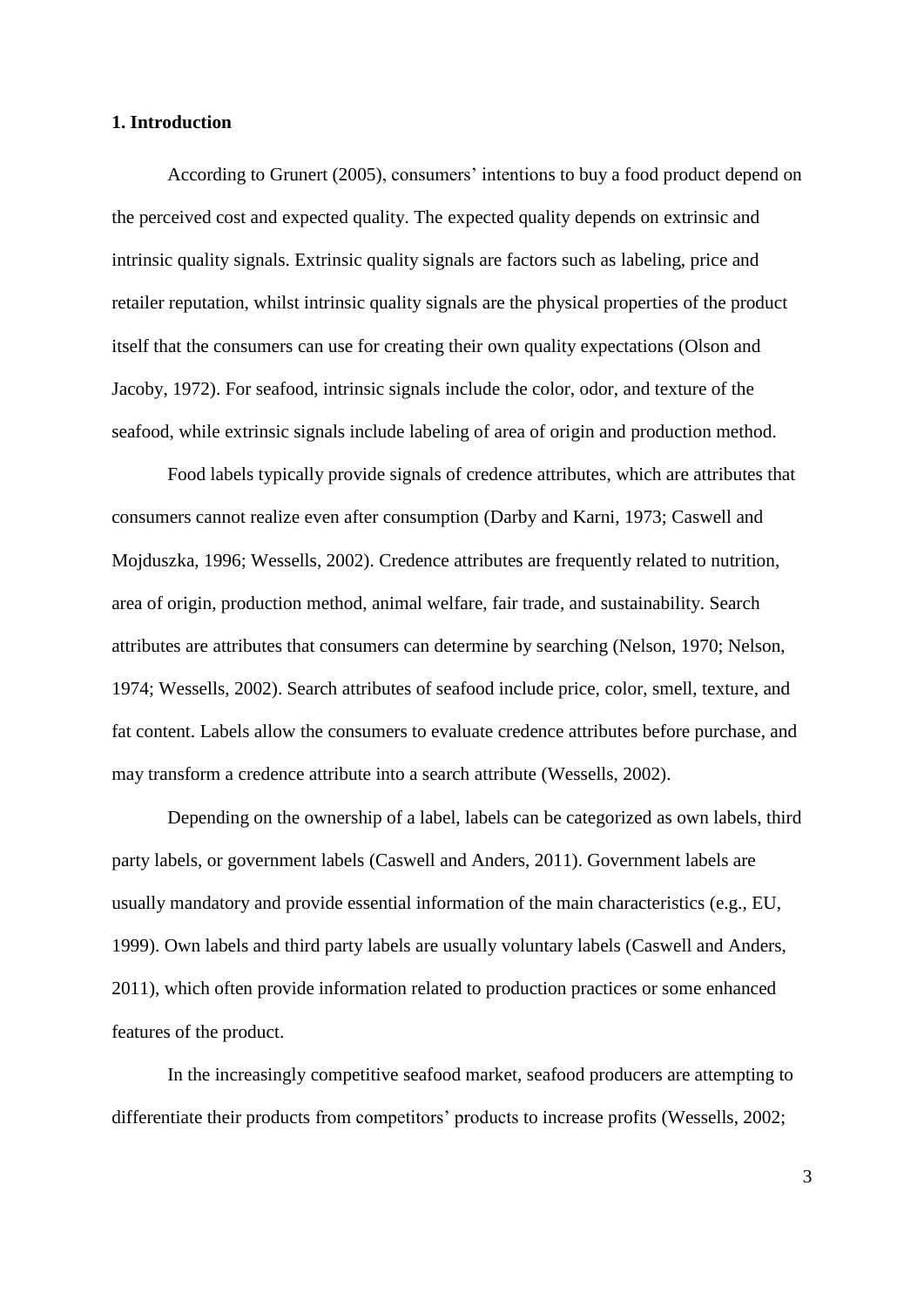Grunert, 2005). Recent efforts on developing new voluntary labeling schemes for seafood has created a number of labels such as the Marine Stewardship Council (MSC) and Friend of the Sea labels for sustainable fisheries, the Best Aquaculture Practices and Aquaculture Stewardship Council labels for farmed fish, and the Dolphin Safe label for wild fish (Ward and Phillips, 2009).

For high profile companies who sell seafood, certification for sustainability, organic production, or animal welfare labels will reduce risks related to negative publicity about production practices and fits well into their corporate social responsibility programs (Roheim, 2008). An example of such a company is IKEA, who writes in their sustainability report for 2014: "Fish and seafood: Our goal is for all the seafood served in our restaurants and sold in our Food Markets will be Aquaculture Stewardship Council (ASC) or Marine Stewardship Council (MSC) certified by the end of FY15. Achieving our target will be a challenge because there is a limited supply of certified seafood in certain markets. But we hope that our commitment can support the growth of this market" (IKEA, 2015, p. 35).

The most successful seafood label is the MSC label for sustainable seafood (see e.g., Constance and Bonanno, 1999; May et al., 2003; Jacquet and Pauly, 2007; Gulbrandsen, 2009; Uchida et al., 2014; Pérez-Ramírez et al., 2015). As of April 2015, MSC had certified 255 fisheries worldwide, and MSC labeled seafood is sold by leading retailers all over the world. In a study of the UK market, Roheim et al. (2011) found that consumers paid a premium of 14% for MSC labeled fish. Roheim (2008) argues that certifying seafood with the MSC label can be beneficial for processors and retailers because of the positive effect on demand and public image. Consumers turn away from purchasing the seafood product when environmental groups publically advocate against the production practices of a seafood product; having their seafood products ecolabeled will reduce this type of risk for the producers and retailers (Roheim, 2008). Stakeholders in aquaculture have created labels such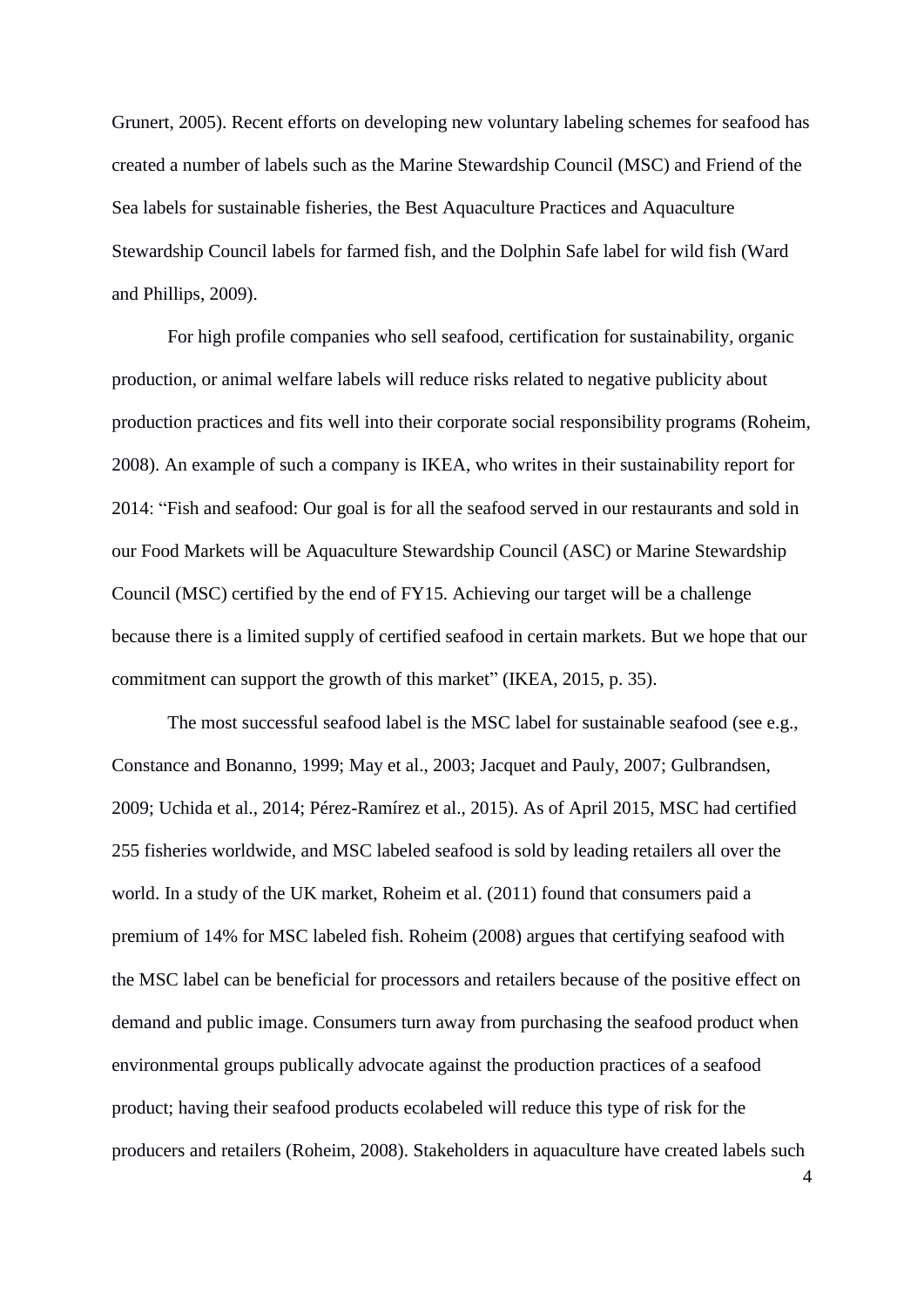as Best Aquaculture Practices Certification (Best Aquaculture Practices, 2015) and Aquaculture Stewardship Council Certification (Aquaculture Stewardship Council, 2015b) that are similar to the MSC label. Although these labels do not have the same widespread distribution as the MSC label, they are gaining more and more recognition and receive participation from an increasing number of countries. For example, the Aquaculture Stewardship Council now certifies bivalve, pangasius, salmon, shrimp, tilapia, and trout, and their certification program have participating countries from every continent except for Africa (Aquaculture Stewardship Council, 2015a).

Farming seafood has many similarities to livestock production, which allow farmed seafood producers to develop labels that are similar to those used in agriculture (Teletchea and Fontaine, 2014). Organic is an example. Organic labeling was designed for agricultural products and is now used for some aquaculture products. Also country of origin labeling is similar for agriculture and aquaculture. The origin for farmed seafood is usually a country, while the origin for most wild seafood is a specific area of water, for example, cod from the Northern Atlantic. Utilizing well-established labels from agriculture such as organic or country of origin labels is likely to increase the recognition of the label used on aquaculture products, and will reduce the time and resources needed to make the label known among consumers.

If aquaculture continues to grow at the current pace of 6.2% per year (FAO, 2014, p. 6), it will provide more seafood globally than wild fisheries in the near future. The majority of the research on seafood labels has been related to wild seafood. Given the increasing importance of aquaculture in seafood supply, this paper surveys the literature on the effects of labels used in aquaculture and discuss some future labeling opportunities and research needs.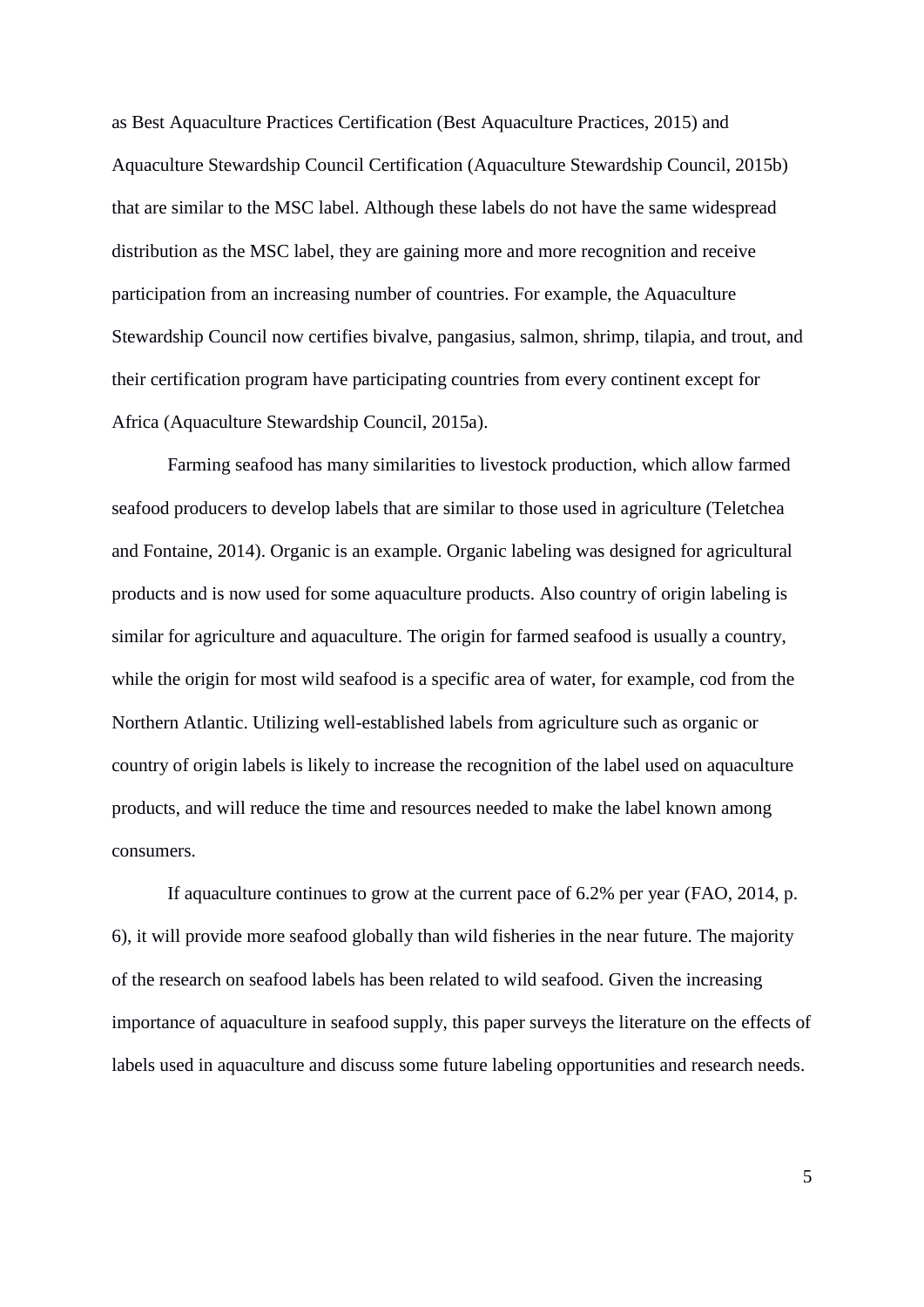## **2. Mandatory labels**

The World Trade Organization (WTO) regulates the labeling of seafood products in international trade. WTO's regulations focus on labeling for species designation, production method, date of catch or slaughter, and area of catch or country of origin (WTO, 2009). The EU (1999) published their "Council Regulation (EC) No 104/2000 of 17 December 1999 on the common organization of the markets in fishery and aquaculture products" (hereafter EC1999). According to these regulations, national laws mandate which information is required to be displayed on labels within each country. For example, in the US, food labeling is guided by the Food and Drug Administration; in Canada, the Canadian Food Inspection Agency is responsible for mandatory food labeling (Canadian Food Inspection Agency, 2014). We review the literature on eight mandatory labels in each of the following subsections.

# *2.1. Species of designation*

1

WTO requires that the scientific name of the species has to be labeled prior to the sales to consumers (WTO, 2009). In the EU, EC1999 requires a label of the seafood species.<sup>1</sup> In the US, FDA has a seafood list with acceptable market names (FDA, 2015).

Species are strongly related to the sensory characteristics of the fish, and taste has been found to be one of the most important food values (Lusk and Briggeman, 2009). Johnston and Roheim (2006) found that US consumers were reluctant to switch from their most-favored seafood species by taste (cod, salmon, flounder, and swordfish) to a less

<sup>&</sup>lt;sup>1</sup> According to EC1999, a European Union's member state is responsible for the scientific name for each species, the name in the official language(s) of the member state, and if applicable, any other name(s) accepted locally or regionally in the member state.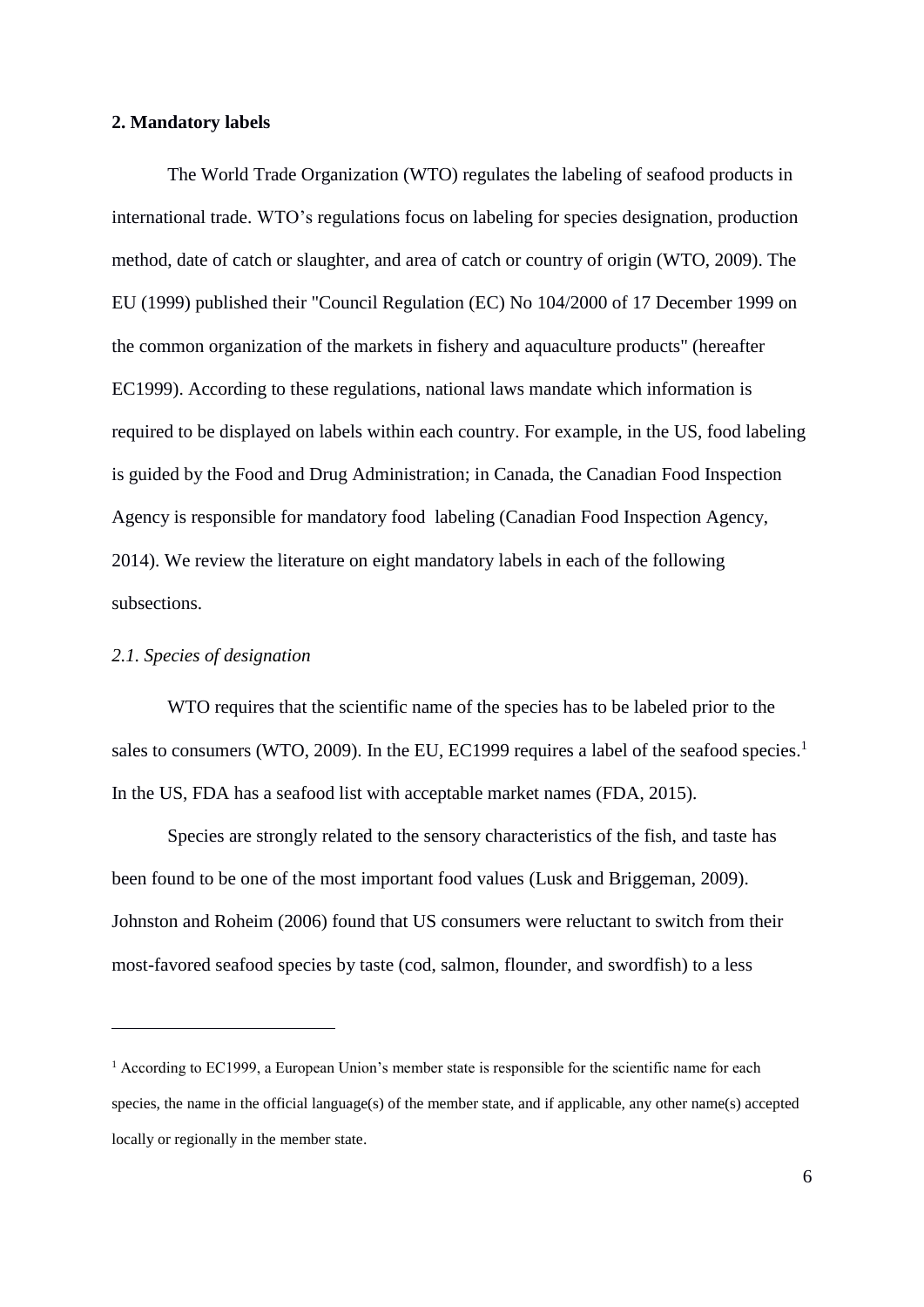favored species bearing a "no overfishing" label. Furthermore, using a hedonic regression model, Roheim et al. (2007) found that species, brand, product form (e.g., fillet), package size, and process form (e.g., smoked) affect retail prices of fish significantly.

# *2.2. Country of origin label (COOL)*

WTO (2009) requires that seafood products caught at sea and in fresh waters have to be labeled with the catch area and the country in which the product was caught, respectively. WTO also requires farmed seafood products to be labeled with the country in which the final development stage of the product took place. In the European Union, EC1999 requires seafood products to be labeled with the catch area. In the US, COOL legislation for seafood and shellfish was passed as part of the Farm Bill in 2002 (formally known as the Farm Security and Rural Investment Act of 2002) and the Farm Bill in 2008. All perishable agricultural commodities, including farm-raised and wild-caught seafood products, have to be labeled so that consumers are informed about their country of origin, starting September 30, 2008. COOL is also mandatory in Japan, and farmed seafood products must be labeled with the country in which the product underwent its final development stage (Uchida et al., 2014).

Country of origin is important for food choices in general (e.g., Alfnes, 2004), and producers with a preferable country of origin can use this origin to their benefit. Many explanations for country of origin preferences have been suggested including ethnocentrism, economic development, country image, and cultural distance (e.g., Balabanis and Diamantopoulos, 2004). The literature has found similar effects of COOL on seafood. Jaffry et al. (2004) and Salladarré et al. (2010) found that COOL is important for seafood preferences in the UK and France, respectively. This is also the case in the Chinese salmon market. Chen and Garcia (2015) report that Chinese consumers prefer Norwegian farmed Atlantic salmon compared to farmed Atlantic salmon with other countries of origin. Uchida et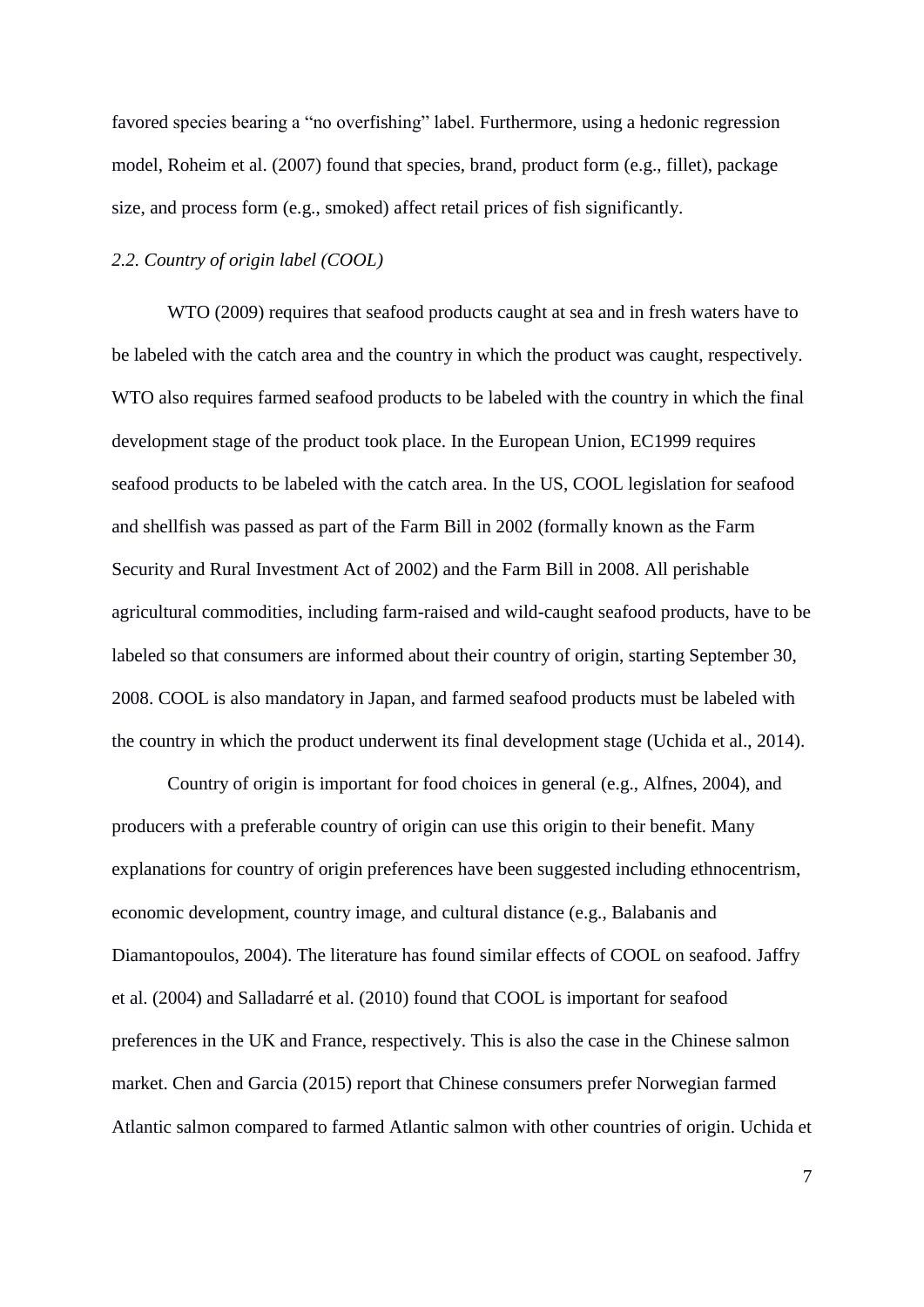al. (2014) found that their focus group participants regarded wild salmon from Alaska and the US and farmed salmon from Norway to be of higher quality and provide better food safety than farmed salmon from Chile. Finally, domestically produced seafood is often preferred to imported seafood (e.g., Uchida et al., 2014).

# *2.3. Production method: farmed or wild-caught*

WTO requires that seafood products are labeled with a description of production method: caught at sea, caught in freshwater, or farmed (WTO, 2009). The US regulations for COOL, also requires that the seafood should be labeled with production method, wild or farmed (USDA, 2015). EC1999 requires labeling of the production method, i.e., whether the seafood was caught at sea, in inland waters, or farmed (EU, 1999).

Consumer research have found that consumers in general prefer wild seafood to farmed seafood. The results in Uchida et al. (2014) show that Japanese consumers prefer wild salmon to farmed salmon and perceive farmed salmon less environmentally friendly. Roheim et al. (2012) found that a segment of US consumers prefer non-ecolabeled wild seafood relative to ecolabeled farmed seafood, suggesting that for these consumers the preference for wild seafood is stronger than the preference for ecolabeled seafood. Salladarré et al. (2010) and Roheim et al. (2012) found that whether seafood is farmed or wild is an important factor that affects consumers' purchase decisions in France and the US, respectively. Furthermore, the results in Roheim et al. (2012) show that when a consumer perceives seafood farming to be more damaging to the environment than wild-capture fishery, then an ecolabel is valued higher for farmed seafood and vice versa for wild-capture fisheries.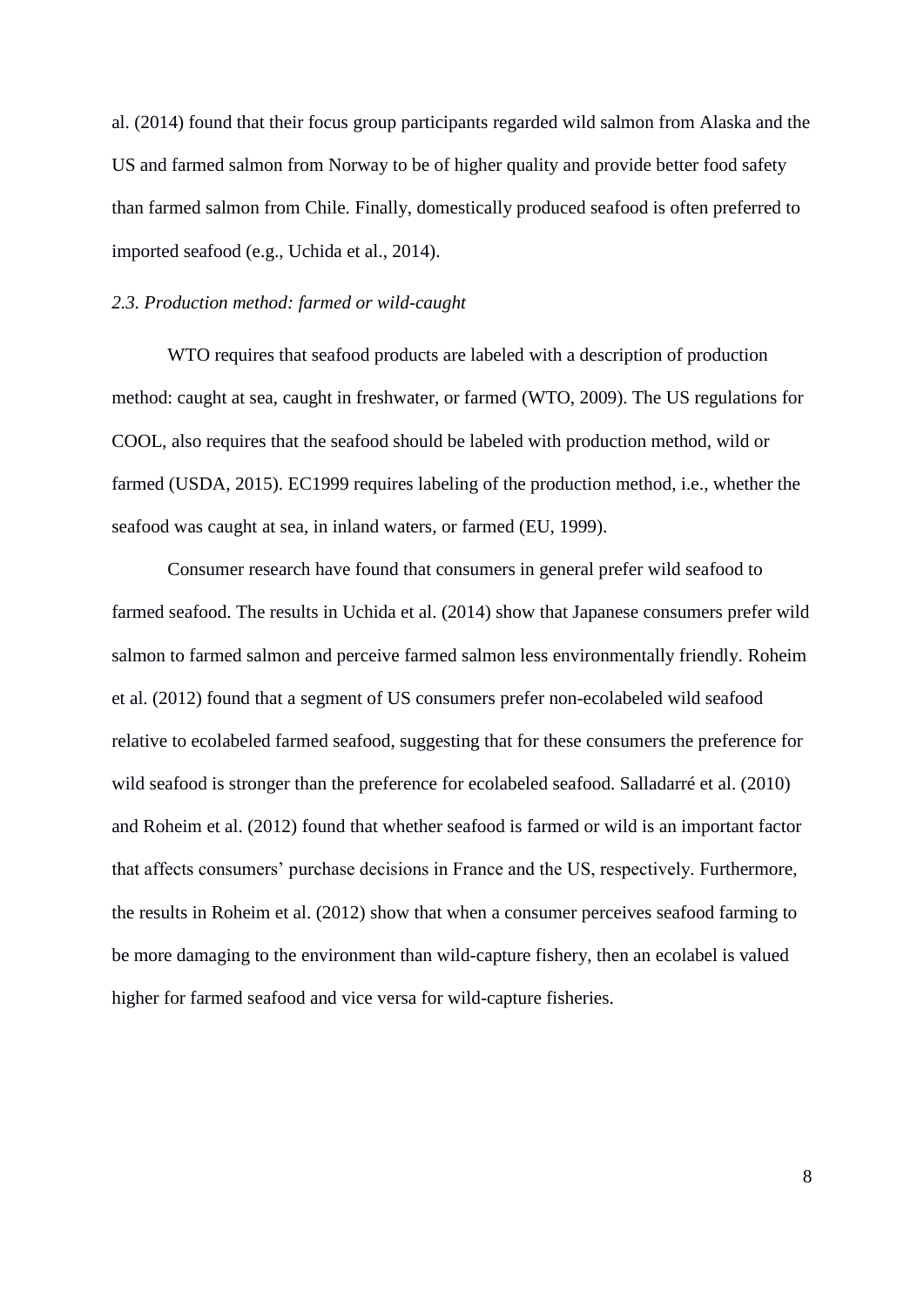#### *2.4. Fresh and frozen*

Fish may be frozen one or several times in the distribution channel but sold as unfrozen. In the EU, seafood that has been frozen, but are sold unfrozen, must be labeled as such. To our knowledge, there is no consumer research on the effect of this labeling.

#### *2.5. Genetically modified (GM)*

There are two main areas of application of GM technologies in aquaculture. They are used to produce genetically modified organisms (GMOs) that are used in fish feed, which are used in the breeding of fish for aquaculture.

GM products are used as ingredients in fish feed. Among the more restrictive countries on the use of GM feed are the EU and Norway. In March 2013, there were 48 GMOs that were allowed for use in feed in the EU (Food Standards Agency, 2015). In 2014, The Norwegian Food Safety Authority Board stopped the approval of the use of 8 out of 19 GMOs, which the fish feed industry had previously been given permission to use (Sustainable Pulse, 2014). No countries have mandatory labeling requirements of meat or seafood coming from animals that have eaten GM feed (International Service for the Acquisition of Agri-Biotech Applications, 2015). However, organic labeling schemes do not typically permit the use of GM feed.

No GM animals have been approved for human consumption anywhere. The transgenic salmon developed by the US company AquaBounty Technologies is likely to be the first commercialized genetically engineered animal approved for human consumption (Ledford, 2013; Bremer et al., 2015). AquaBounty applied the Food and Drug Administration (FDA) for approval in 1995, the FDA decided that the GM salmon was safe to eat in 2010 (Ledford, 2013), but in April 2015 there is still no published decision. Even with US regulatory approval, the success of GM salmon is questionable. According to Bloomberg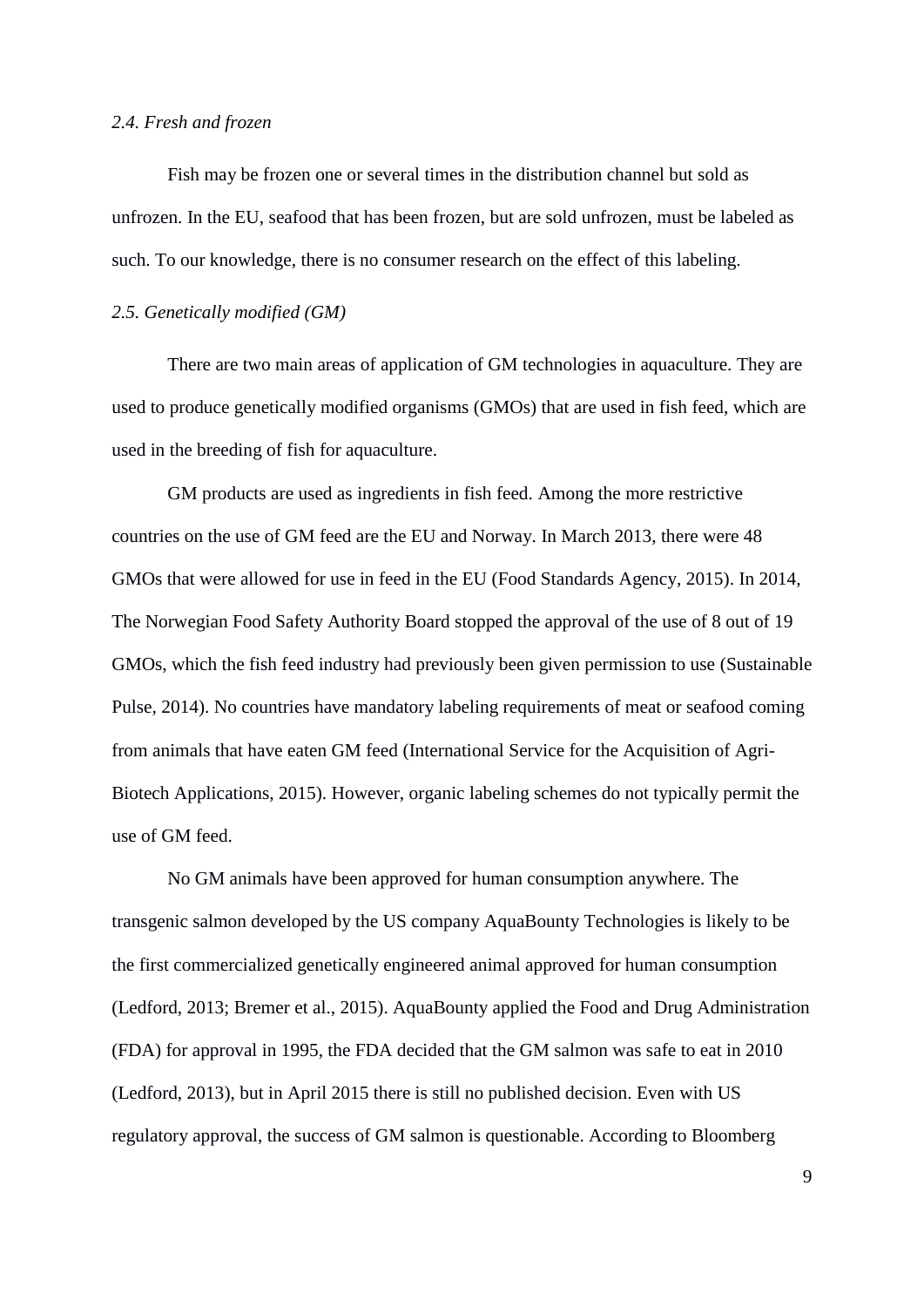Business (2014), 65 US supermarkets have signed a pledge not to sell it. A number of countries including the EU, Japan, and China require mandatory labeling of all food containing GMOs. In the US, there is no federal law that mandates such labeling (Senauer, 2013).

Several studies have found that a large majority of consumers support mandatory labeling of GM food in many countries (e.g., Chern et al., 2003). Several studies also investigate specific attitudes towards transgenic salmon. Qin and Brown (2006) used focus groups in the US and found strong support for labeling, Nep and O'Doherty (2013) used a deliberative public forum of 25 British Columbians who called for mandatory labeling, Amin et al. (2014) found a strong support for labeling in a survey of Malaysian stakeholders, and Bremer et al. (2015) present results from workshops with aquaculture stakeholders in Northern Europe, who emphasized labeling as very important to facilitate informed choices of salmon. Chern et al. (2003) report substantial willingness to pay values for conventional farmed salmon relative to GM-fed and GM salmon in the US and Norway. American consumers were willing to pay a premium of 41% for conventional salmon as compared with GM-fed salmon and 53% as compared with GM salmon. Norwegian consumers were willing to pay even higher premiums for conventional salmon as compared with GM-fed (54%) and GM salmon (67%).

## *2.6. Nutrition*

The Nutritional Labeling and Education Act (NLEA) in the US, which was passed by the US Congress in 1990 and have been effective since 1994, authorizes the FDA to require most pre-packaged foods to be labeled with nutritional information, only excluding foods sold in restaurants (Drichoutis et al., 2011). Since farmed fish are fed, it is possible to alter the nutritional composition of the fish. For example, the amount of omega-3 in salmon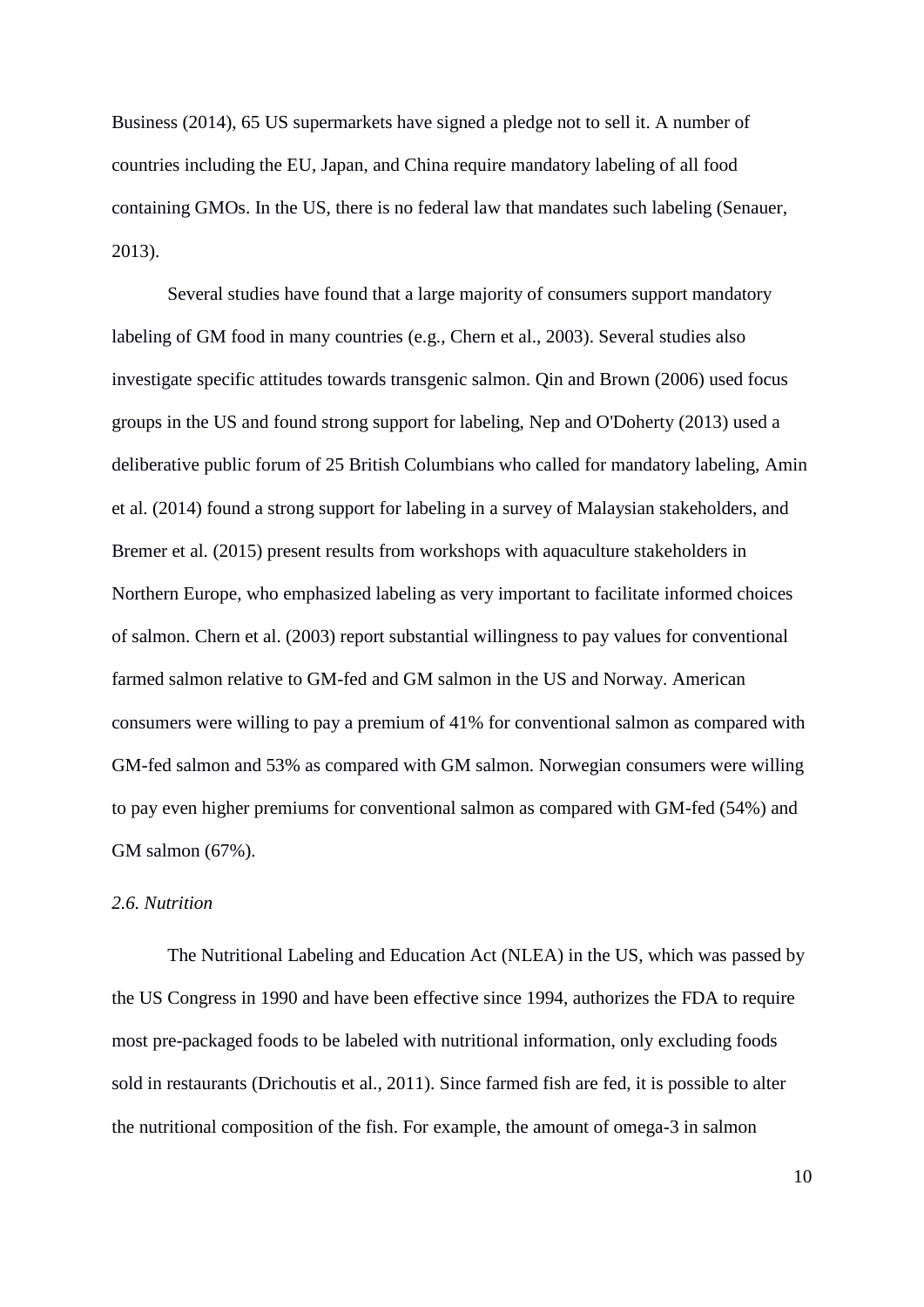depends on what the salmon eats. To our knowledge, there has been no consumer research related to labels of the nutritional content of seafood.

#### *2.7. Date of catch and slaughter/best-before/use-by date*

WTO (2009) requires wild-caught seafood to be labeled with the date of catch and farmed seafood to be labeled with the date of slaughter. Both in the US and the EU all prepacked seafood has to be labeled with a best before date. Regulation (EU) No 1169/2011, which is the 2011 EU food information provision regulation, requires perishable foods including seafood to be labeled with a use-by date (EU, 2011).

Lusk and Briggeman (2009) found that freshness is one of the most important food values. Verbeke and Roosen (2009) found that the best-before date is the most important quality cue for fish consumers.

# *2.8. Feed additives*

It is common to use color additives such as canthaxanthin or astaxanthin in feed of farmed salmon and trout to impart color to the fish flesh. If not for these color additives, the flesh of the farmed varieties of these fish would be a possibly less appealing, paler color. In the US, it is mandatory to label farmed salmon that has received these colorants with color added (Upton, 2015).

Steine et al. (2005) and Alfnes et al. (2006) investigated the effects of informing Norwegian consumers about the origin of the color in farmed salmon. They found strong preferences for salmon redness both before and after informing the consumers that the redness was due to synthetic colorants in the feed. However, the non-informed participants preferred the extreme redness to normal redness, while those informed about the origin of the color did not. As far as we know, there is no positive labels related to feed or feed additives used on seafood.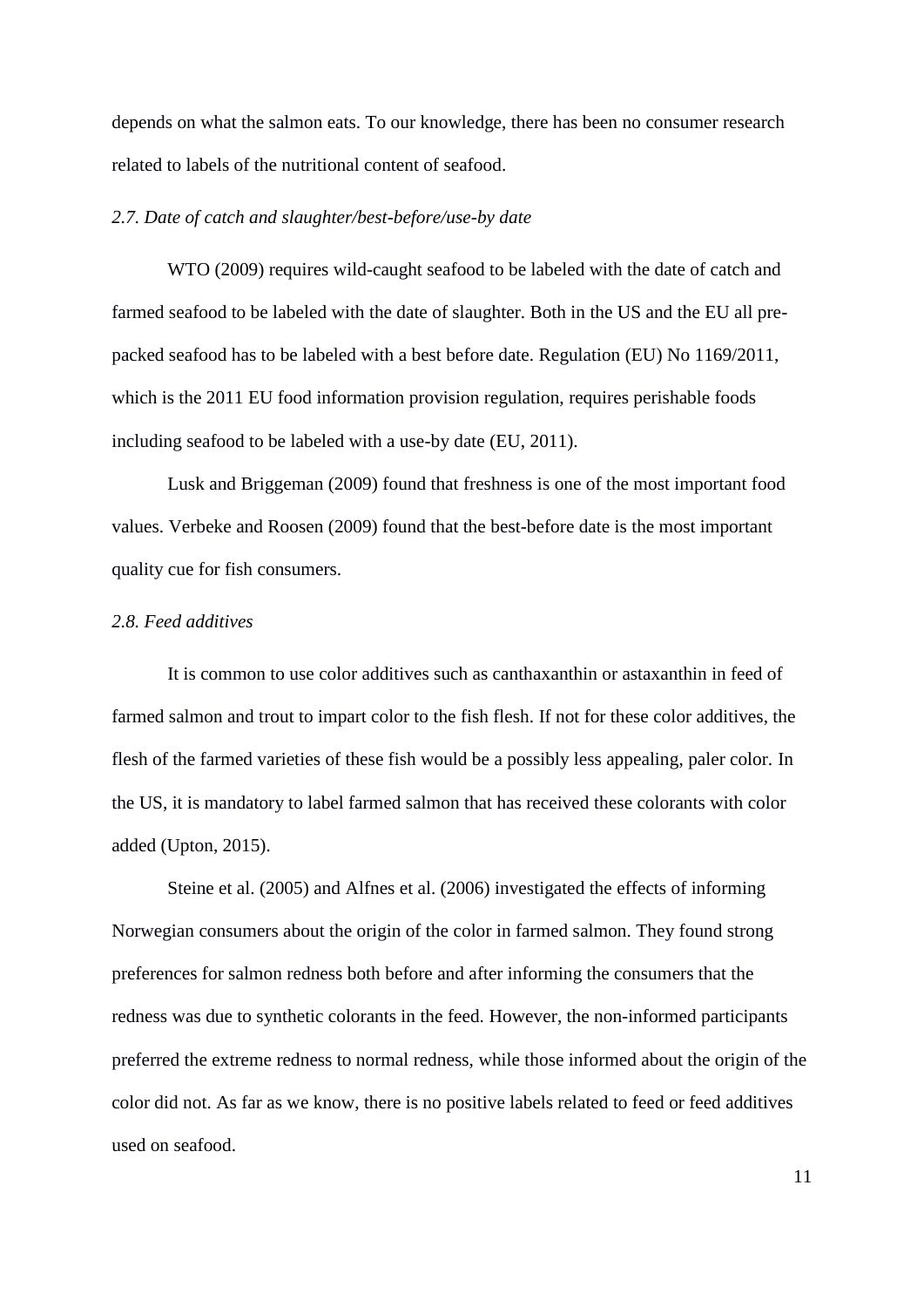#### **3. Voluntary labels**

The variety and number of voluntary labels used on seafood are growing. Examples include Friends of the Sea (international), KRAV (Sweden), Label Rouge (France), Marine Eco-Label (Japan), Naturland (Germany), Bio-Siegel (Germany), Økologisk (Norway), and the MSC label (international). None of the internationally used voluntary labels for farmed seafood have the same recognition or distribution as the MSC label. Feucht and Zander (2014) found that among German consumers the MSC label was the only voluntary seafood label that was frequently mentioned and recognized without aid by the participants in their study.

#### *3.1. Ecolabels*

Blend and van Ravenswaay (1999, p. 1072) define "an ecolabel is a voluntary claim that a product reduces environmental damage associated with either production or consumption of that product". The development of aquaculture has raised people's concerns over the environment and the fish welfare. Recently, stakeholders in aquaculture have created several entities that are similar to the MSC for aquaculture. The Global Aquaculture Alliance (GAA) is currently "the leading international organization dedicated to advancing environmentally and socially responsible aquaculture and a safe supply of seafood" (Global Aquaculture Alliance, 2015). To obtain GAA's Best Aquaculture Practices certification, producers have to follow a series of guidelines mainly focusing on the sustainability of the production sites. Another similar organization is the Aquaculture Stewardship Council (ASC), with the stated mission "to transform aquaculture towards environmental and social sustainability using efficient market mechanisms which creates value across the chain" (Aquaculture Stewardship Council, 2015b). Both organizations are relatively new, and farmed seafood is not as widely ecolabeled as wild seafood. For example, the ASC label was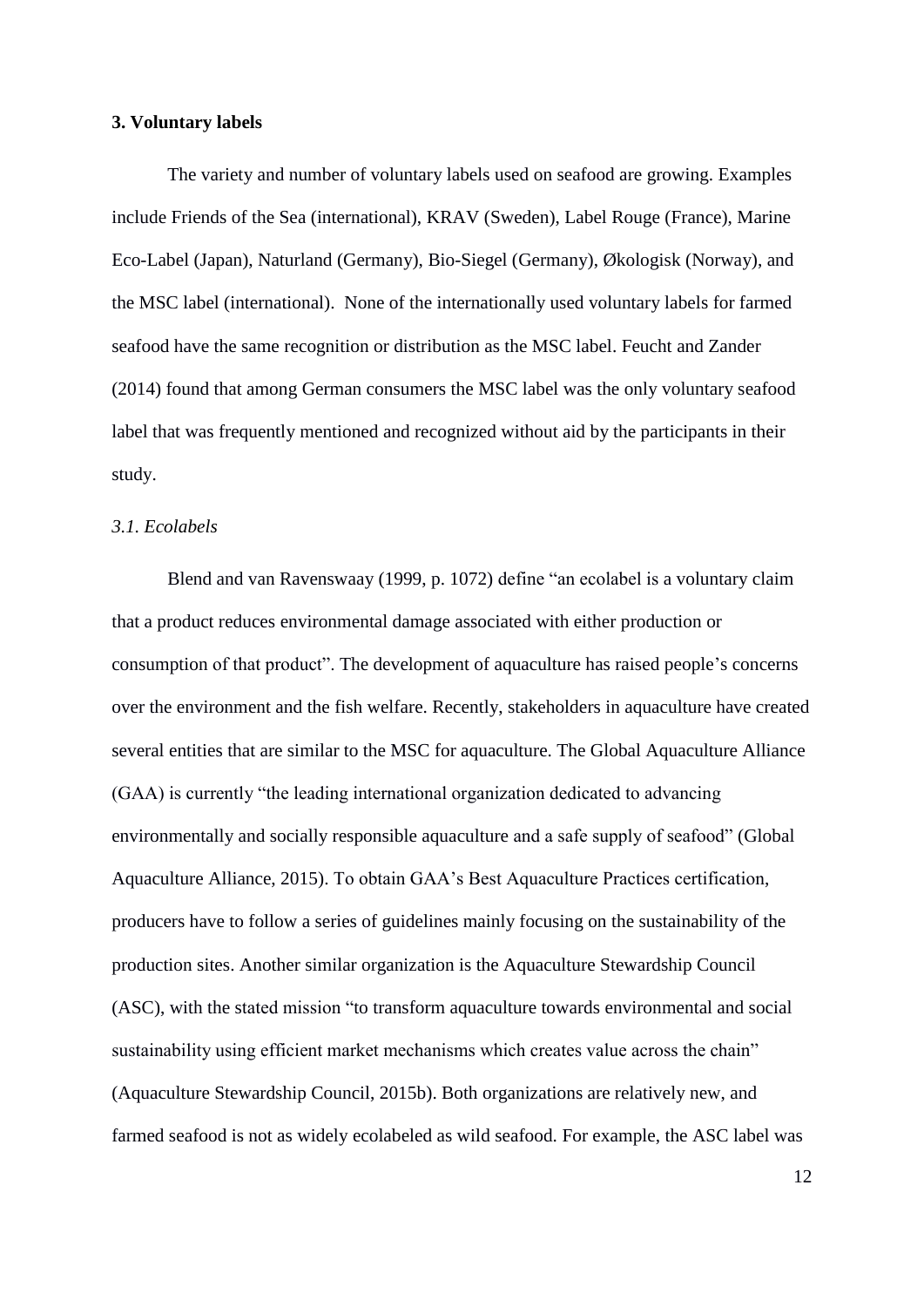introduced in Germany in 2012, mainly because the food industry expects that this label will become an important sustainability label (Feucht and Zander, 2014).<sup>2</sup>

Overall, studies on ecolabels have found positive effects on consumer preference (Roheim et al., 2012; Uchida et al., 2014). Studies conducted between the late 1990s and early 2000s found that US consumers prefer ecolabeled seafood products and are willing to pay a small price premium (Wessells et al., 1999; Johnston et al., 2001). Aarset et al. (2004) found that whilst participants agreed on the importance of labels as indicators on seafood quality, most of them were unfamiliar with and/or skeptical about existing ecolabels. Moreover, Johnston et al. (2001) found significant differences in consumer preferences for ecolabels with respect to the country in which the label is used, trust in the labeling agency, the species that is ecolabeled, and the characteristics of the consumers. More recent European studies found that certain segments of consumers have a significant preference for ecolabels (Brécard et al., 2009; Salladarré et al., 2010; Chen et al., 2014). Furthermore, Feucht and Zander (2014) found that their participants could not distinguish between the ecolabels that are used for wild and farmed seafood.

#### *3.2. Organic labels*

1

The European Union introduced its regulation for organic aquaculture production on July 1, 2010. Before the production was based on regulations in a few member states and some private initiatives. The EU regulations for organic aquaculture require among other things that the feed should be based on organically produced feeds supplemented by feed derived from sustainably managed fisheries. The regulations also have lower limits for stock

<sup>2</sup> Feucht and Zander (2014) found 18 different sustainability labels that are used for seafood in Germany. They consider organic labels to be a type of sustainability label. When excluding organic labels, the number of sustainability labels were reduced to 10.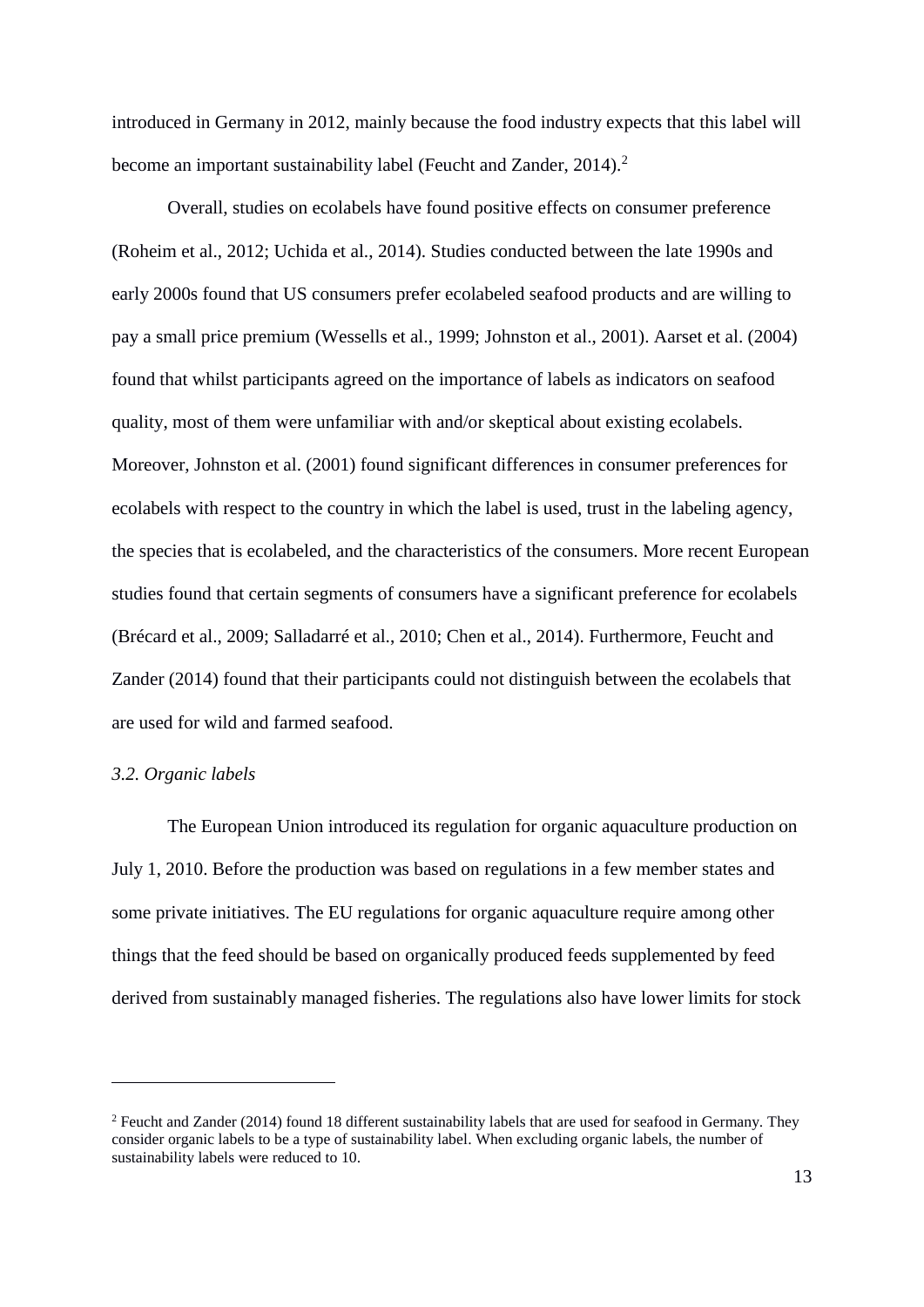densities, which give the fish more space than in conventional fish farming. Moreover, the regulations specify that biodiversity should be respected, and do not allow the use of induced spawning by artificial hormones (EU, 2010). Finally, there are many species specific regulations. For example astaxanthin, which is an important antioxidant for salmon and also gives the red color of the salmon, should be derived from natural sources such as organic shrimp production, the yeast Phaffia, or certain bacteria. These sources of astaxanthin are more costly and less efficient than the synthetic sources used in conventional salmon production (IFOAM, 2014).

In the US, USDA is likely to propose standards for organic seafood in 2015 (Jalonick, 2015). There are federal legislations regarding organic food in general, which is regulated by the National Organic Program and codified in the Code of Federal Regulations (National Organic Program, 2000). In 2012, the EU and the US agreed that any organic product, which is produced in one of the areas could be sold as organic the other area (United States Mission to the European Union, 2015).

Consumer attitudes towards organic labeling of salmon were studied by Olesen et al. (2010). They found that most consumers are willing to pay significantly less for organic salmon than conventional salmon, and explained the reduced willingness to pay by the paler color of the organic salmon. Comparing organic and labeled salmon with non-organic salmon, hence comparing two similarly looking pale salmons, the consumers are willing to pay approximately 15% more for the labeled organic salmon.

Among all the 143 retail fish products in 30 retail stores in Germany, Feucht and Zander (2014) found that 61% of them originated from organic aquaculture. Among the 61% organic fish products, eight different organic labels were used. Furthermore, they found that their participants "expected sustainable aquaculture to restrain from drug usage as far as possible and to work without artificial additives and hormones. Sustainable aquaculture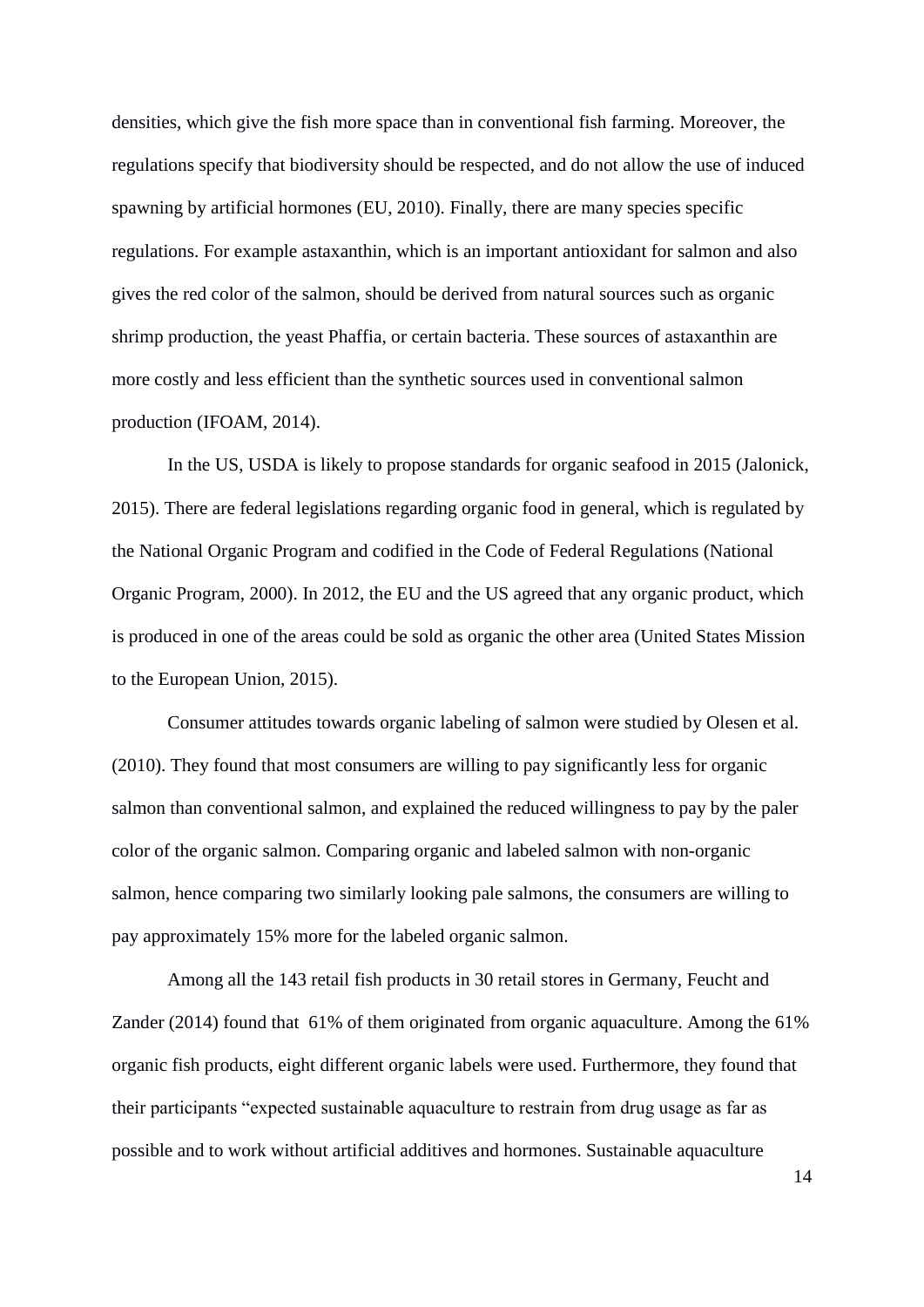should be a natural way of production respecting seafood welfare and the environment. Seafood feed should be sustainable itself and species-appropriate. Moreover, full transparency along the supply chain and outstanding quality were demanded by the participants" (Feucht and Zander, 2014, p. 376). Finally, they found that a large part of participants used sustainable and organic aquaculture interchangeably, i.e., the two terms were either used in a mixed or synonymous way.

Aarset et al. (2004) found that one motivation for consumers to buy organic seafood is to avoid the negative aspects of conventional seafood. However, they found that individual consumers have different understanding of what organic is. Although consumers in one country often share one common concept on organic, the common concepts differ among consumers in European countries. For example, Aarset et al. (2004) found that French consumers regard organic as natural and with limited human intervention, while British consumers think organic means freedom from artificial inputs and limited environmental damage. Recent research by Schlag and Ystgaard (2013) suggests that little research has been carried out towards understanding consumers' knowledge and perception of organic aquaculture. More research is needed.

#### *3.3. Animal welfare*

The English animal welfare organization, The Royal Society for the Prevention of Cruelty to Animals (RSPCA), has a farm assurance and labeling scheme called Freedom Food, which certifies British producers of meat and farmed seafood (Royal Society for the Prevention of Cruelty to Animals, 2015). The organization has guidelines for farmed salmon (Freedom Food, 2015). Olesen et al. (2010) examined Norwegian consumers' willingness to pay for Freedom Food labeled salmon in an experimental market. They found that the consumers on average were willing to pay approximately 15% more for the Freedom Food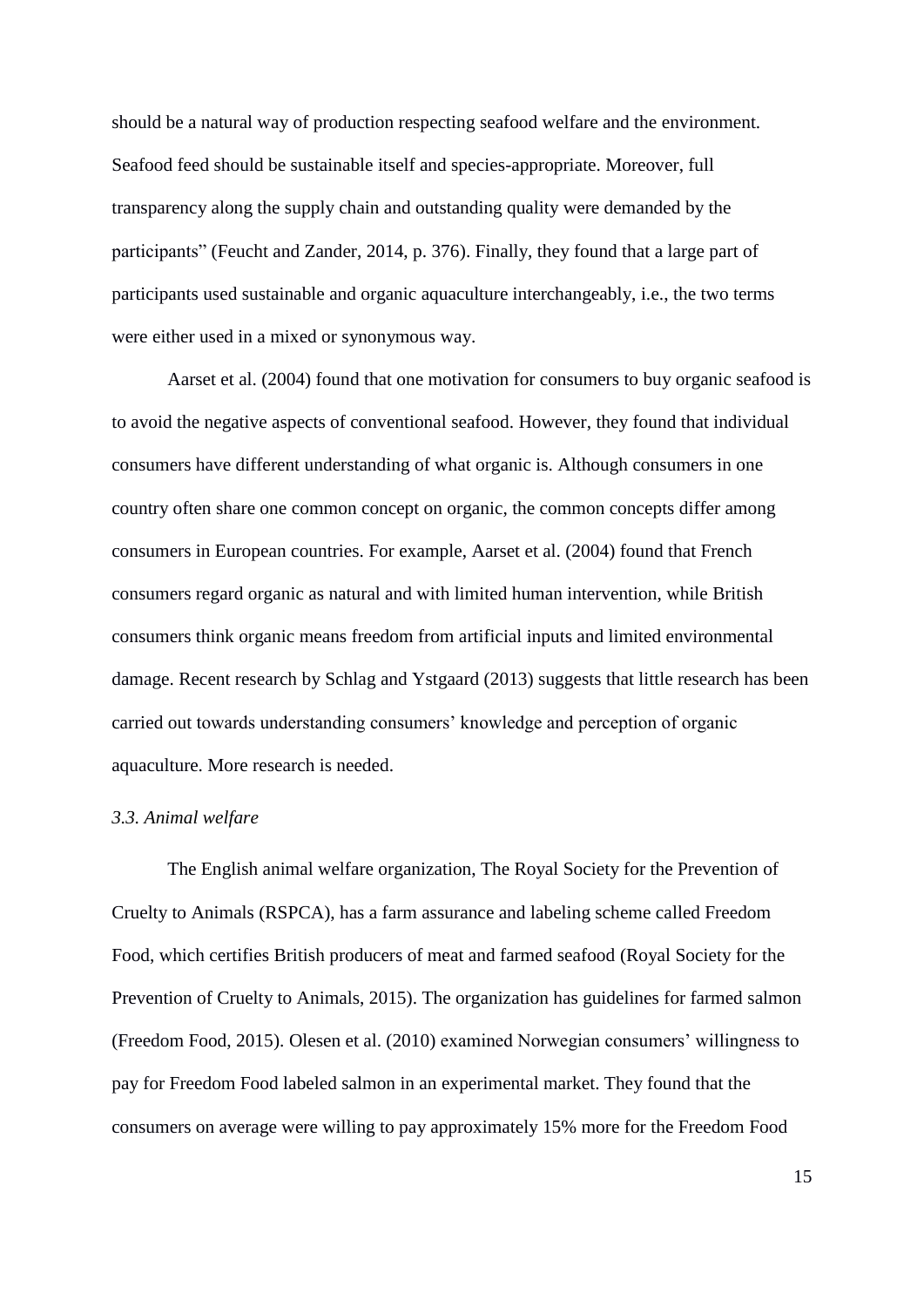salmon compared with conventional salmon of similar appearance, and more than twice as much as for the pale looking organic salmon.

Schwedler and Johnson (1999/2000) found that consumers pay attention to the health and well-being of farmed seafood and especially on proper farm planning and management. Grimsrud et al. (2013) found that Norwegian households are willing to accept tax increases for animal welfare improvements in farmed seafood. Through a mail survey with a representative sample of 2,147 Norwegian households, Ellingsen et al. (2015) found that Norwegians care about seafood welfare and willing to pay a price premium of about 50% for products made from welfare-assured seafood. Kole et al. (2008) found that although Dutch consumers are willing to pay up to 15% price premium for welfare-assured salmon, the purchased quantities are reduced. In a US study, Swanson and Mench (2000) found that 44% and 22% of the respondents are prepared to pay 5% and 10% more for animal-friendly products, respectively. In a Danish study, Solgaard and Yang (2011) found that 48% of the participants were willing to pay a premium for farmed seafood with animal welfare traits.

However, generalizations about consumer behavior across markets should be cautious as demonstrated by the results obtained by Honkanen and Olsen (2009). They concluded that among Spanish consumers, seafood welfare issues do not yet seem to be important. This result is supported by the special EUROBAROMETER survey on animal welfare in 2005. Among 12 farmed animals, respondents in EU-25 only ranked farmed seafood as the third least important animal to receive improved welfare or protection (EUROBAROMETER, 2005). One possible explanation for the differences in results are the differences in the welfare (Ellingsen et al., 2015). Furthermore, most consumers do not perceive animal welfare as their own responsibility (Te Velde et al., 2002). Instead consumers point at the retailers' responsibility to secure animal friendly production of their foods and at government duties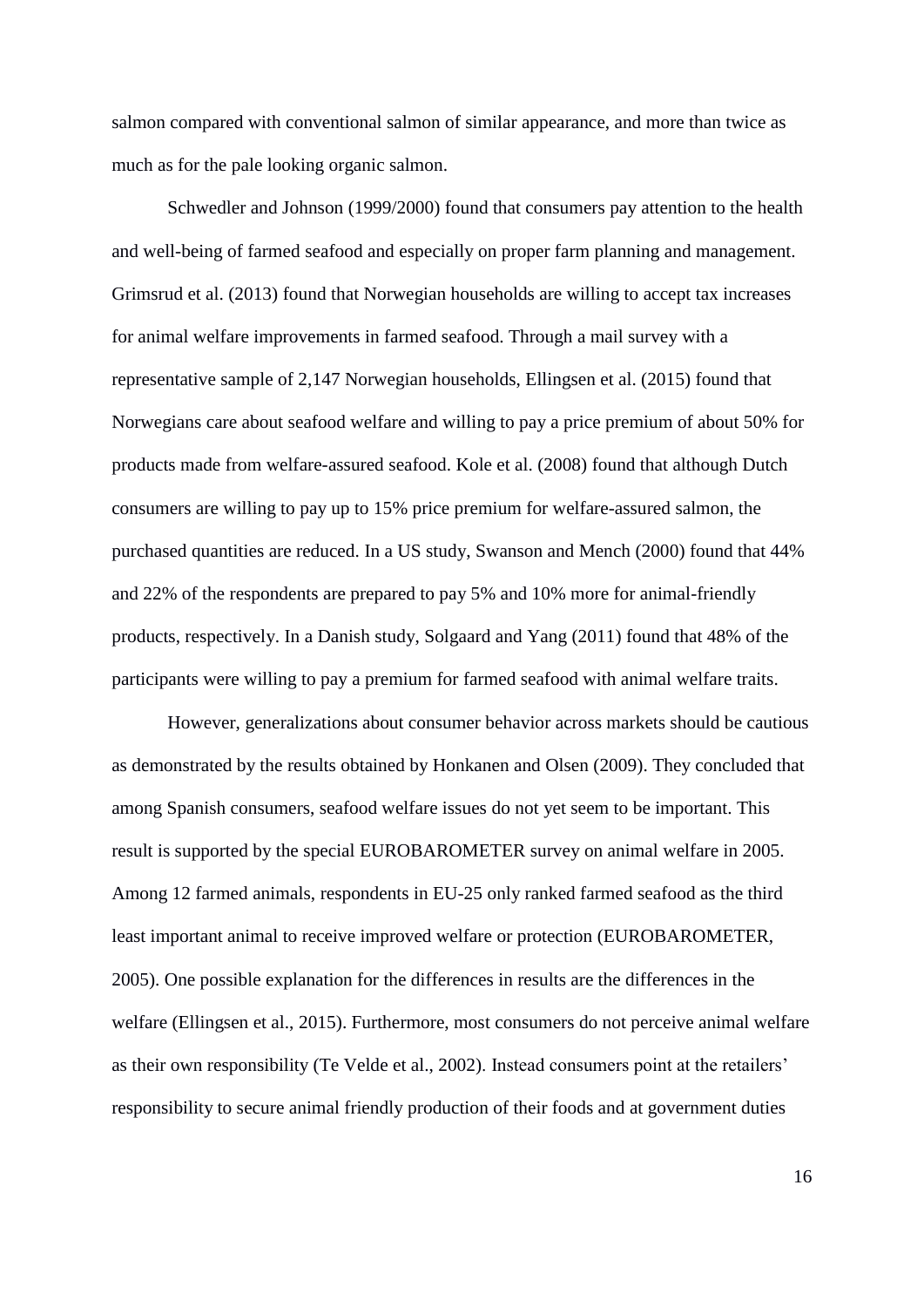with regards to adopt appropriate animal welfare laws (Te Velde et al., 2002; Ellingsen et al., 2015).

#### *3.4. Safety*

Food safety is one of the most crucial factors in explaining consumers' choice of seafood. Pieniak and Verbeke (2008) found that consumers in five European countries consider labeling as an essential guarantee for safe seafood. They also found that consumers correlate information of product safety with information of product quality. Perception of food safety is sometimes also correlated with COOL. For example, Uchida et al. (2014) found that consumers in Japan perceive wild salmon from Alaska, US and farmed salmon from Norway of high food safety.

#### *3.5. Traceability*

Pieniak and Verbeke (2008) found that consumers in five European countries were least interested in batch number for product identification, which is used for traceability. However, they identified two segments of consumers who were more interested in traceability: the consumers that had a high level of trust in fish information and the consumers that found ethical issues more important (Pieniak and Verbeke, 2008). There is a clear discrepancy between consumers' interest in other fish information and the lack of interest in traceability in Pieniak and Verbeke's (2008) study. Logically consumers should only trust a label, when the label is supported by plausible controls and guaranteed by a good traceability system (Pieniak and Verbeke, 2008). The discrepancy may be due to that consumers failed to realize that batch number for product identification can be used for tracing the product, or that consumers do not know how to use such information.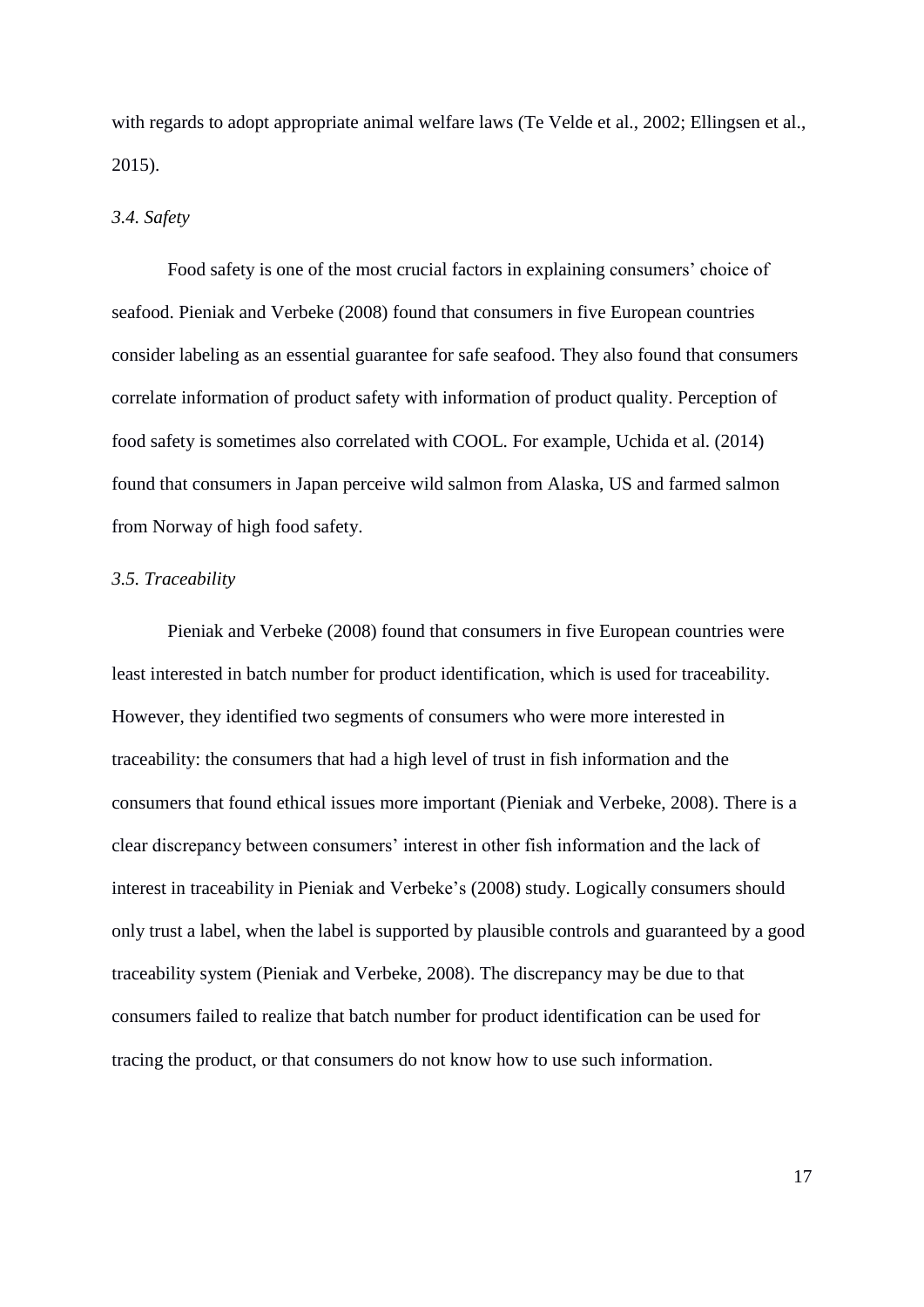#### *3.6. Branding*

The quality of wild seafood is largely not controlled by humans, but determined by the water where the seafood is from, for example temperature, nutrition, and pollution in the water. This is different for farmed seafood. As in agriculture, aquaculture producers are able to control the quality in all the stages of the production. As a result, it is possible for a producer to consistently provide high quality seafood. Therefore, aquaculture firms can develop their own brands as a signal of quality assurance. For example, Marine Harvest has its own in-store brand in the Chinese market (Chen and Garcia, 2015). Roheim et al. (2007) found, through hedonic regressions on a scanner dataset from UK, that national and private retail (own-label) brands are valued differently by consumers. Among five national brands, only Bird's Eye and Young's/Bluecrest brands yield price premiums over private retail brands (Roheim et al., 2007).

#### **4. Labeling possibilities and research needs**

# *4.1. Interaction effects of labels*

Most of the research have been on the effects of a single label on consumer demand and willingness to pay (Wessells et al., 1999; Ward and Phillips, 2009; Roheim et al., 2011; Roheim et al., 2012; Chen et al., 2014; Chen et al., 2015). In the marketplace, often multiple labels are presented simultaneously, which creates complex trade-offs for consumers. Uchida et al. (2014, p. 68) suggest that "it is important to recognize, however, that ecolabels signal just one of many attributes that a product possesses. As such, the effect of ecolabels on consumers' overall valuation of a product and ultimately purchase decision must be investigated in a broader context". Currently the research on interaction effects are limited. Although not specifically studied, the mandatory labels are often presented simultaneously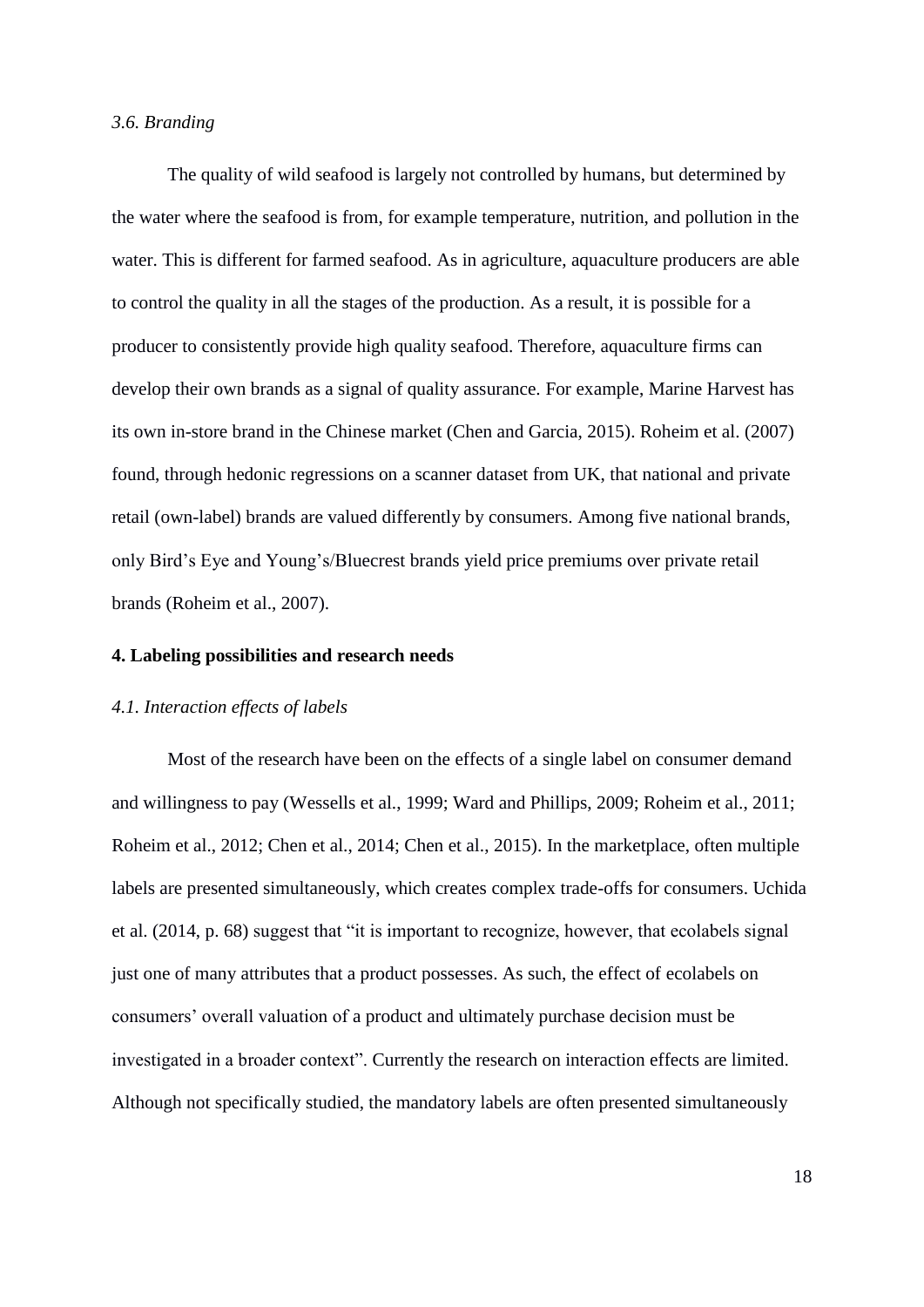with voluntary labels, and the reported effects of one particular voluntary label may be the net effect of all mandatory labels and the investigated voluntary label.

Brécard et al. (2012) studied the interactions of ecolabels, fair trade, and health labels on seafood and found that French consumers' preference on ecolabels is positively correlated with fair trade labels. Uchida et al. (2014) explored direct and interactive effects of seafood ecolabels with other common seafood labels, and found moderate interaction effects between ecolabels and COOL. They also found significant interaction effect of ecolabel and COOL. In particular, they found that ecolabeled Chilean farmed salmon has most positive effect of labeling, suggesting that an ecolabel may be most effective when it is used on seafood from commonly perceived poor-practice countries. Chen et al. (2015) found significant interaction effects between negative environmental information and labeling of farmed and wild fish. For example, would negative environmental information about cod farming increase the willingness to pay for ecolabeled as well as unlabeled farmed salmon. Such interaction effects is an important topic for future research.

# *4.2. Labeling possibilities*

The world's population continues to increase, and expanding aquaculture production is essential in providing more food (Godfray et al., 2010). Whilst in developing countries the main concern may be to increase the supply of seafood, in developed countries consumers are increasingly demanding higher qualities of seafood and higher standards in the production of seafood. As farmed seafood becomes a more mature product, we will see more product differentiation through labels. However, some of the production methods with associated marketing and labeling activities are quite costly, for example, the production of organic salmon. It is important to know whether these additional costs results in price premiums and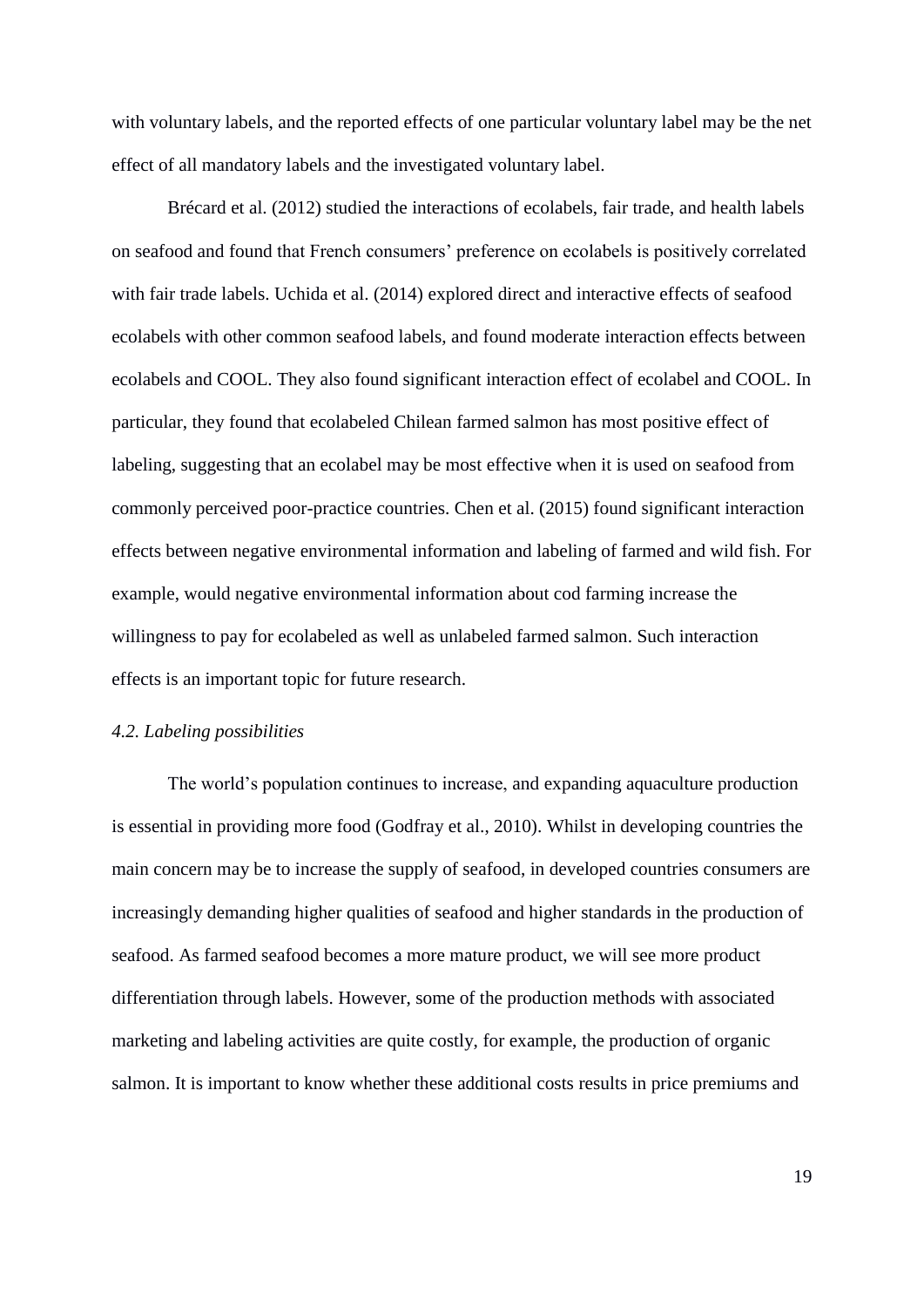profitability for the firms. More research on the profitability of labeling for specific attributes would be welcome.

#### *4.2.1. Nutritional labeling*

1

Seafood is an important source for nutrients. For example, omega-3 long-chain  $(\geq 20)$  polyunsaturated fatty acids (hereafter LC omega-3), which are semi-essential nutrients in humans' diets (Nichols et al., 2014), have been attributed to Greenland Eskimos' lower incidence of heart disease (Bang and Dyerberg, 1980). Recent research suggests that some farmed seafood is rich in LC omega-3 (Nichols et al., 2002; Tacon and Metian, 2008; Nichols et al., 2010; Nichols et al., 2014). Nichols et al. (2014) found that two Australian farmed finfish species, Atlantic salmon (Salmo salar) and barramundi (Lates calcifer), have higher LC omega-3 content than the same species from the wild. This provides an opportunity for the seafood industry to label some seafood with a nutrition label, for example an omega-3 label. $3$ 

The richness in LC omega-3 of some farmed seafood has been consistently high during the past 15 years, despite increased usage of plant oil (e.g., canola and palm oil) and non-marine animal oil (e.g., poultry oil) in seafood feeds (Glencross and Turchini, 2010; Nichols et al., 2014). In this process, the aquaculture industry has significantly reduced feed costs. Furthermore, as production of seafood oil requires wild seafood (Tacon and Metian, 2008), increased usage of plant and non-marine animal oil in seafood feed has helped the industry to improve the sustainability of the production. However, Nichols et al. (2014) reported that the omega-3 oil content has been decreasing in farmed Atlantic salmon and

<sup>&</sup>lt;sup>3</sup> However, some seafood meat may contain environmental toxic substances, such as heavy metal contaminants, in which case seafood meat may be harmful to human health.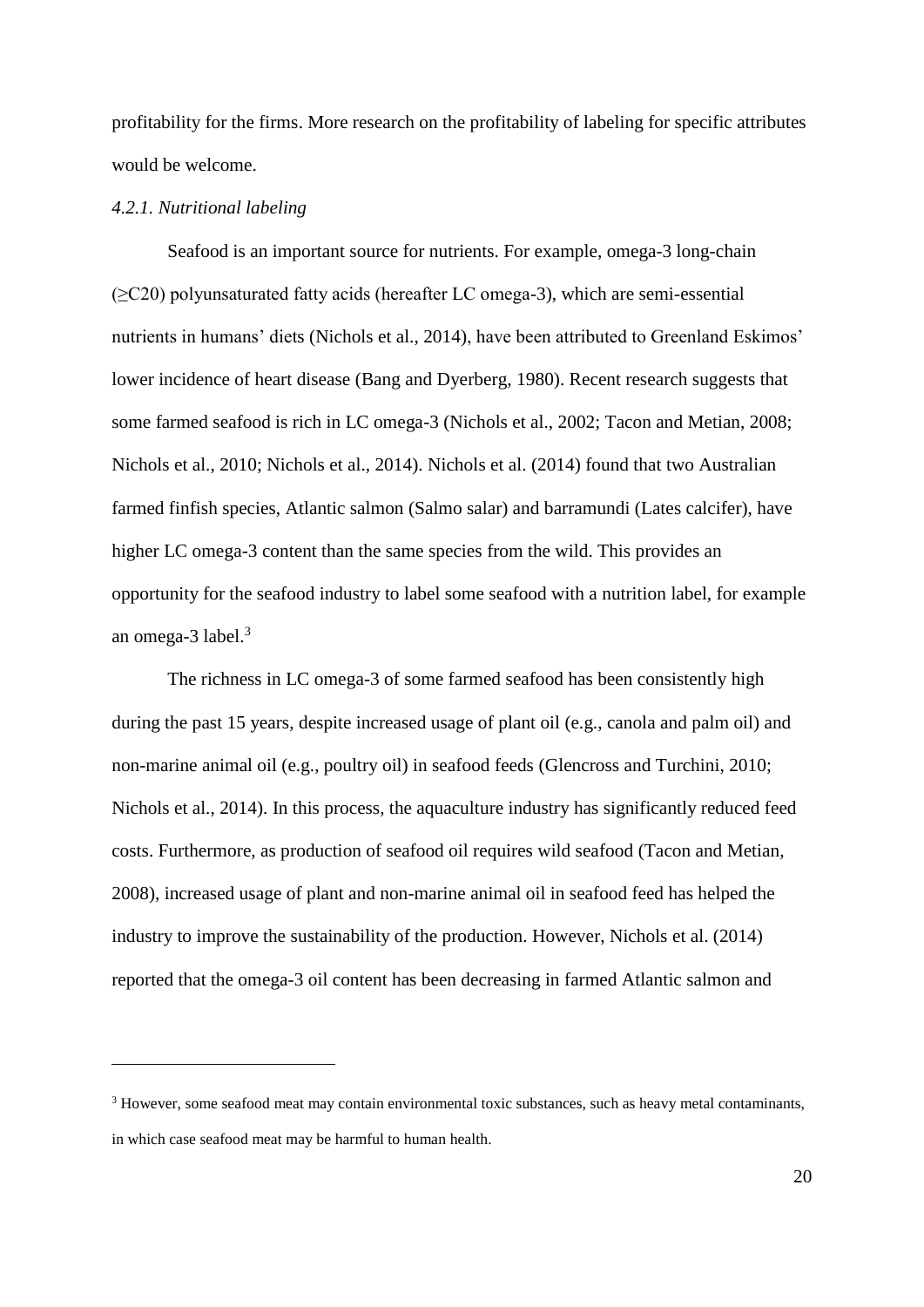barramundi in Australia between 2002 and 2013. Furthermore, when plant and non-marine animal oil are used as feed, research suggests that the seafood has a higher level of omega-6 fatty acids, which increases the risk of coronary artery disease and death according to a recent meta-analysis (Ramsden et al., 2010).

The nutritional attributes of farmed seafood provide an opportunity for the industry to certify the seafood and to increase per unit profit, particularly on the content of LC omega-3. Certification of LC omega-3 content is likely to promote the market opportunity for seafood with a healthy profile. Furthermore, recent developments in the biosynthesis of Docosahexaenoic acid (DHA), by inserting microalgae-derived genes into a range of omega-3 C18 polyunsaturated fatty acid (PUFA) accumulating land plants, offer a promise of sustainable development of aquaculture and high LC omega-3 content. (for discussion and brief literature review, see Nichols et al., 2014). To conclude, nutrition labeling is an overlooked opportunity, and future research is required.

#### *4.2.2. The role of governments*

Governments make important information available through mandatory labels. Given that voluntary labels tend to certify only positive attributes, there is a demand for more mandatory labels to provide information regarding negative attributes such as the content of components that are harmful, for example, heavy metals. Governments can also play a more active role in labeling. Uchida et al. (2014, p. 75) suggest that "the challenge for certification bodies, governments, and NGOs promoting seafood ecolabels is building credibility and assurance among the consumers." As Wessells et al. (1999, p. 1084) note, factors that affect consumer acceptance of ecolabels include: "(a) the credibility of the agency providing a label or certification, (b) consumers' understanding and perception of the link(s) between product choices and environmental impact, and (c) an accurate and clearly understood meaning of the certification." For some attributes, governments should consider to establish credible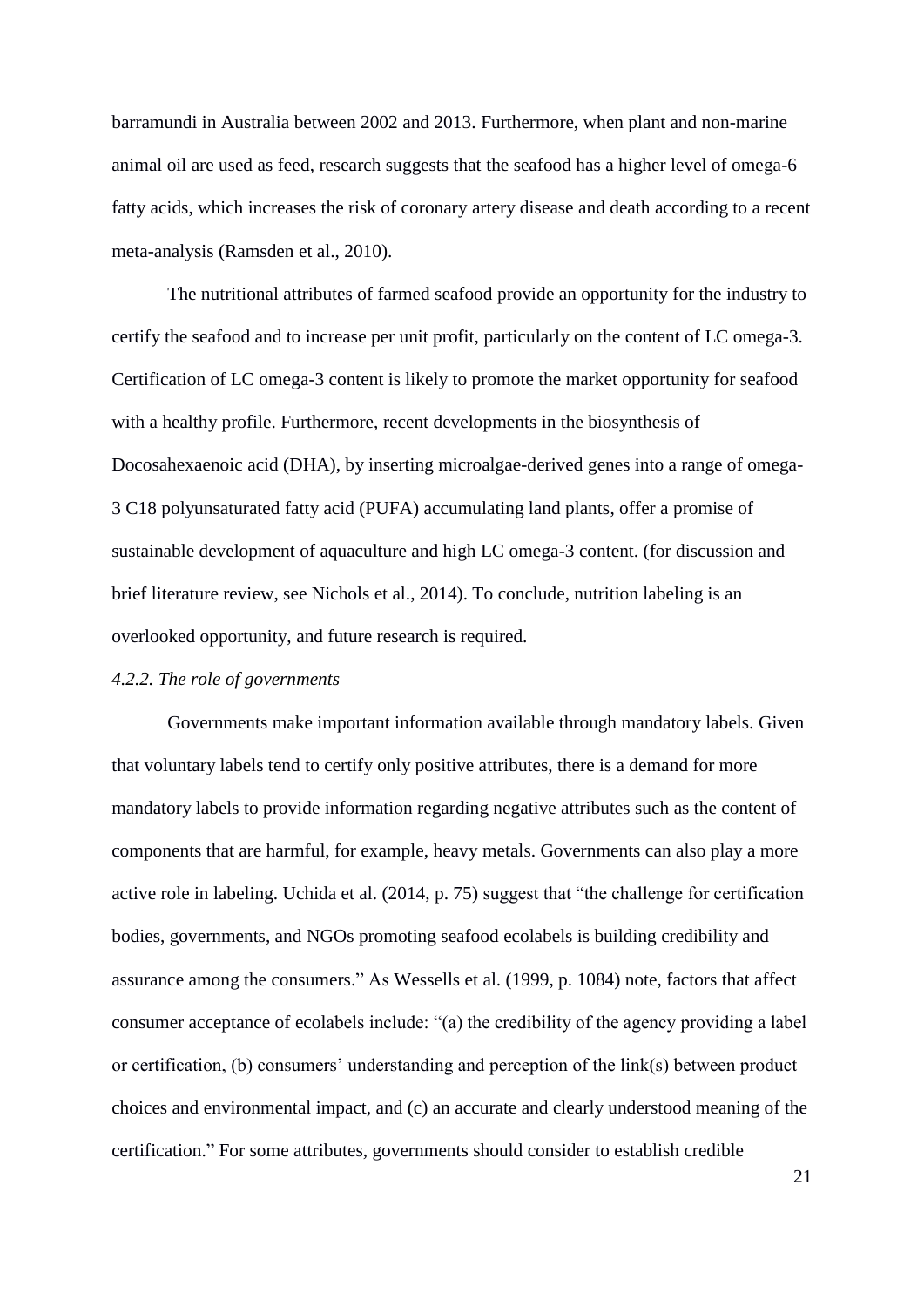voluntary certification schemes and labels across several countries. An example of such schemes is the European organic label, and the EU-US agreement to accept each other's organic products (United States Mission to the European Union, 2015). Finally, government voluntary certification schemes, if credible and trusted by consumers, can potentially reduce the number of schemes and labels available. Consumers will benefit from a smaller number but more trustworthy labels.

#### *4.2.3. The role of international organization*

Both GAA and ASC certify producers that comply with their standards for responsible aquaculture. It is worth noting that while the MSC considers the entire stock of one specific species in one area, e.g. Barents cod, the GAA and ASC certify specific producers. The certification of specific producers gives a potential for including producer specific attributes into future criteria for these labels, for example a particular producer's organic aquaculture practice across its farms in different countries. No research has so far investigated the effect of these labels on consumer preferences.

# *4.2.4. Private labels*

The UK retailer Tesco has introduced a new series of Tesco Finest salmon including Wild, Organic, and Specially Selected (Tesco, 2015). In France, Carrefour established its Responsible Seafood ecolabel and certified a number of species caught around Iceland and Greenland between 2004 and 2007 (Salladarré et al., 2010). The effects of these private labels have not been studied and is an area for future research.

#### *4.2.5. Carbon footprint*

Production of different seafood is associated with different greenhouse gas emissions. For example, Ziegler et al. (2013) found that production of herring shipped frozen in bulk from Norway to Moscow emits  $0.5$  kilograms  $CO<sub>2</sub>$  equivalents per kilogram, while production of fresh gutted salmon airfreighted from Norway to Tokyo emits  $14 \text{ kg } CO<sub>2</sub>$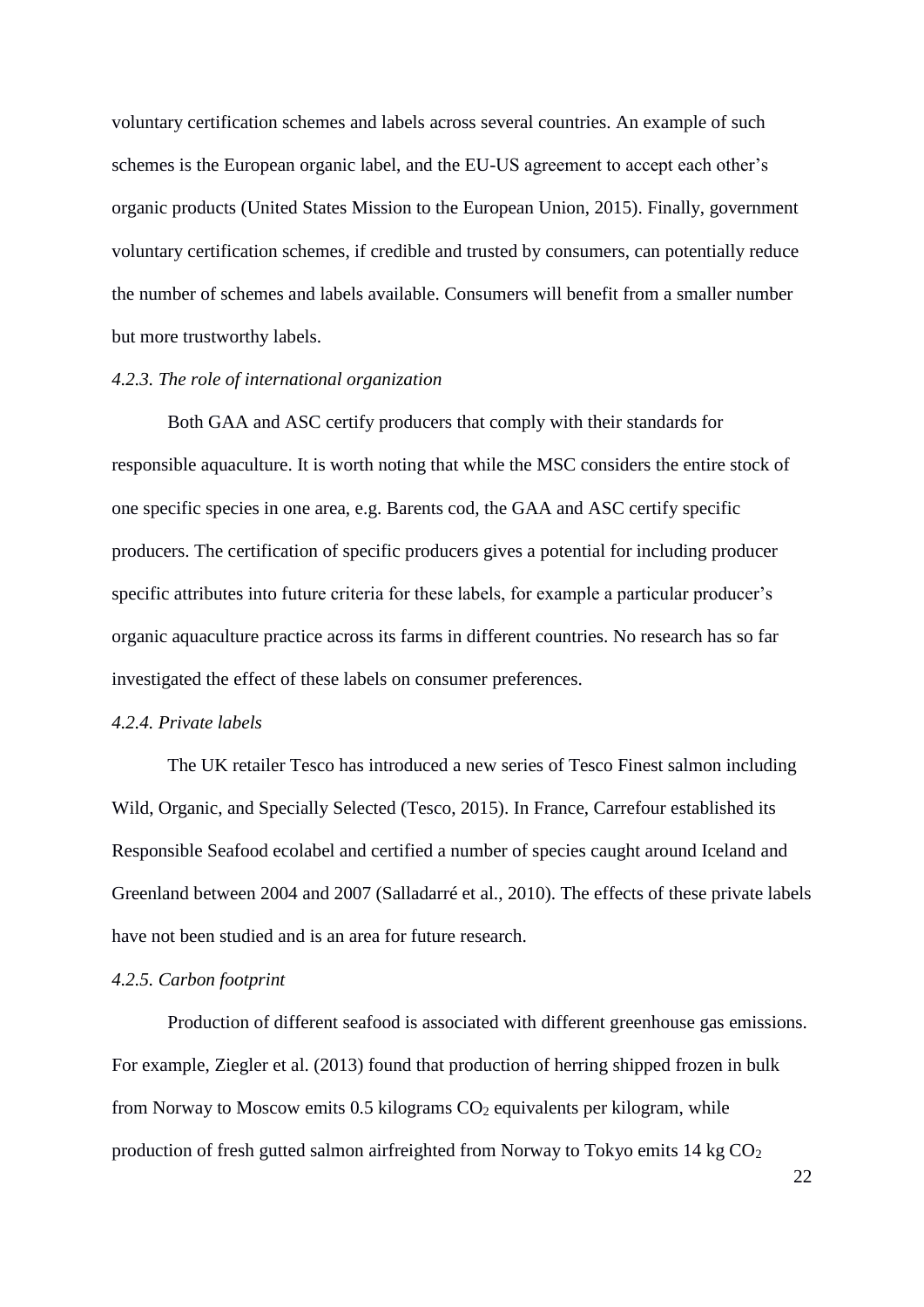equivalents per kilogram. Many consumers are concerned with the environment, and differences in greenhouse gas emissions from seafood production are likely to affect consumers' preferences and attitudes towards different seafood. Future research on these issues are of considerable interest.

## **5. Concluding remarks**

Labeling helps producers to differentiate their product in an increasingly international and competitive market. Aquaculture producers can look both at successful labels in agriculture such as country-of-origin and organic labeling, and successful labels in wild fisheries such as the MSC label. Labels that are well perceived by the consumers are also likely to increase the profitability of the labeled seafood. Furthermore, organic, animal welfare, and sustainability labeling improves the public image of the aquaculture sector and is important in the corporate social responsibility strategies of aquaculture companies and food retailers.

Most of the recent research is related to the effects of voluntary rather than mandatory labels. This concentration of research does not indicate that mandatory labels are less important or less useful. On the contrary, a number of studies have found that consumers use information provided by mandatory labels related to species, country of origin, and production method (farmed or wild-caught) to infer the unobserved levels of product quality (Jaffry et al., 2004; Johnston and Roheim, 2006; Salladarré et al., 2010).

The role of mandatory labels is to assure that essential information is provided to the consumers. However, it is infeasible for governments to require the industry to provide all types of information that consumers request. Voluntary labels supplement mandatory labels and provide information on attributes that a consumer desires but cannot otherwise observe. Important examples include organic and animal welfare. By providing information of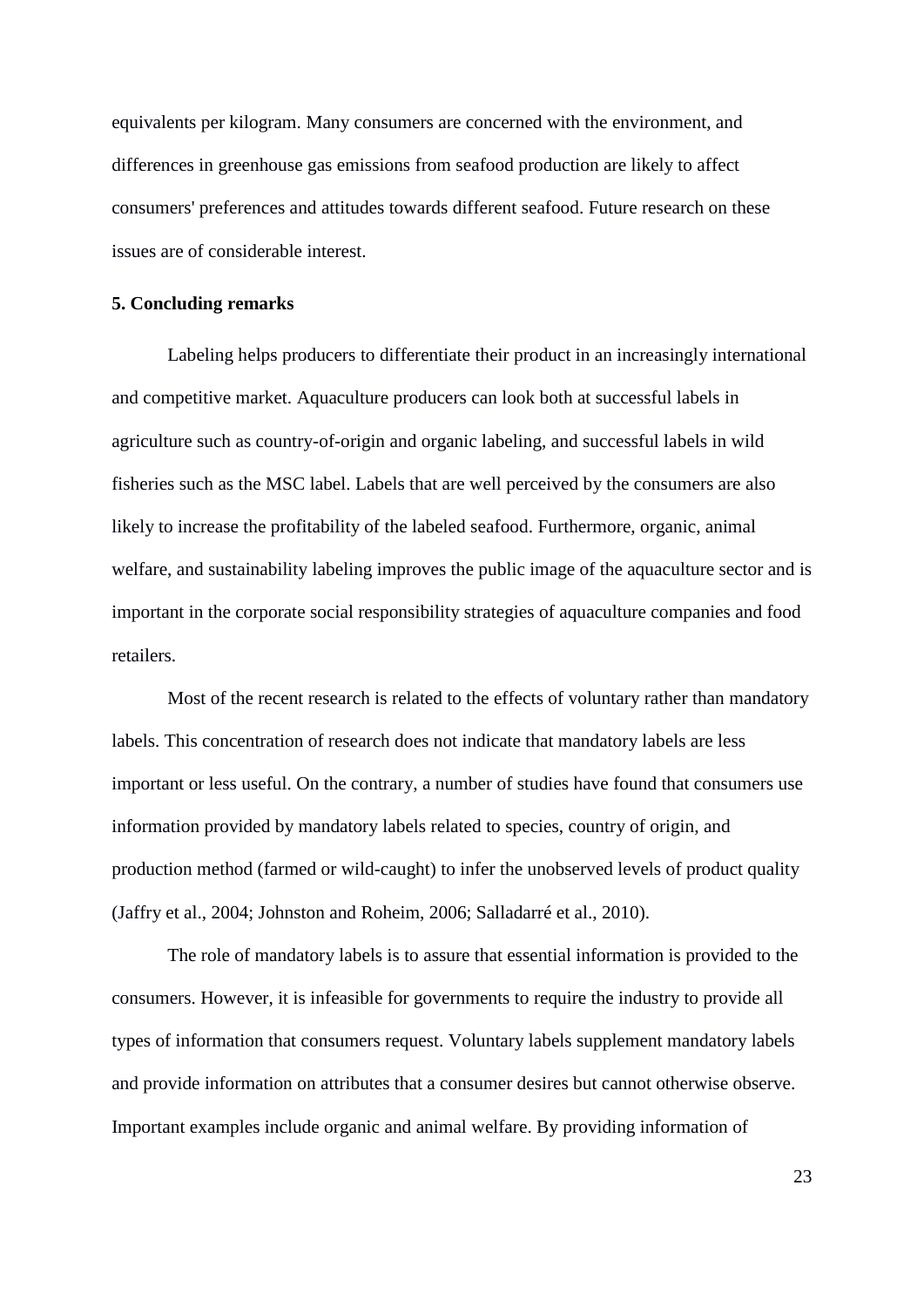desirable attributes, voluntary labels benefits consumers, and producers and retailers are able to obtain price premiums. However, because voluntary labels are largely driven by selfinterest of the industry, voluntary labels only certify attributes that have positive impacts on consumer preference. Attributes that have negative impacts on consumer utility, for example the content of heavy metal in seafood, are typically not voluntarily labeled.

#### **Acknowledgements**

The Research Council of Norway grants 178300/I10 and 199564/I10 and European Commission ERA-NET Scheme SUSDIET project provided financial support for this research. The authors would like to thank seminar participants at Norwegian University of Life Sciences and FIBE 2015 Conference for their comments.

## **References**

- Aarset, B., Beckmann, S., Bigne, E., Beveridge, M., Bjorndal, T., Bunting, J., McDonagh, P., Mariojouls, C., Muir, J., Prothero, A., Reisch, L., Smith, A., Tveteras, R., Young, J., 2004. The European Consumers' Understanding and Perceptions of the "Organic" Food Regime: The Case of Aquaculture. British Food Journal. 106, 93–105.
- Alfnes, F., 2004. Stated Preferences for Imported and Hormone-Treated Beef: Application of a Mixed Logit Model. European Review of Agricultural Economics. 31, 19-37.
- Alfnes, F., Guttormsen, A.G., Steine, G., Kolstad, K., 2006. Consumers' Willingness to Pay for the Color of Salmon: A Choice Experiment with Real Economic Incentives. American Journal of Agricultural Economics. 88, 1050–1061.
- Amin, L., Azad, M.A.K., Gausmian, M.H., Zulkifli, F., 2014. Determinants of Public Attitudes to Genetically Modified Salmon. PloS ONE. 9, e86174.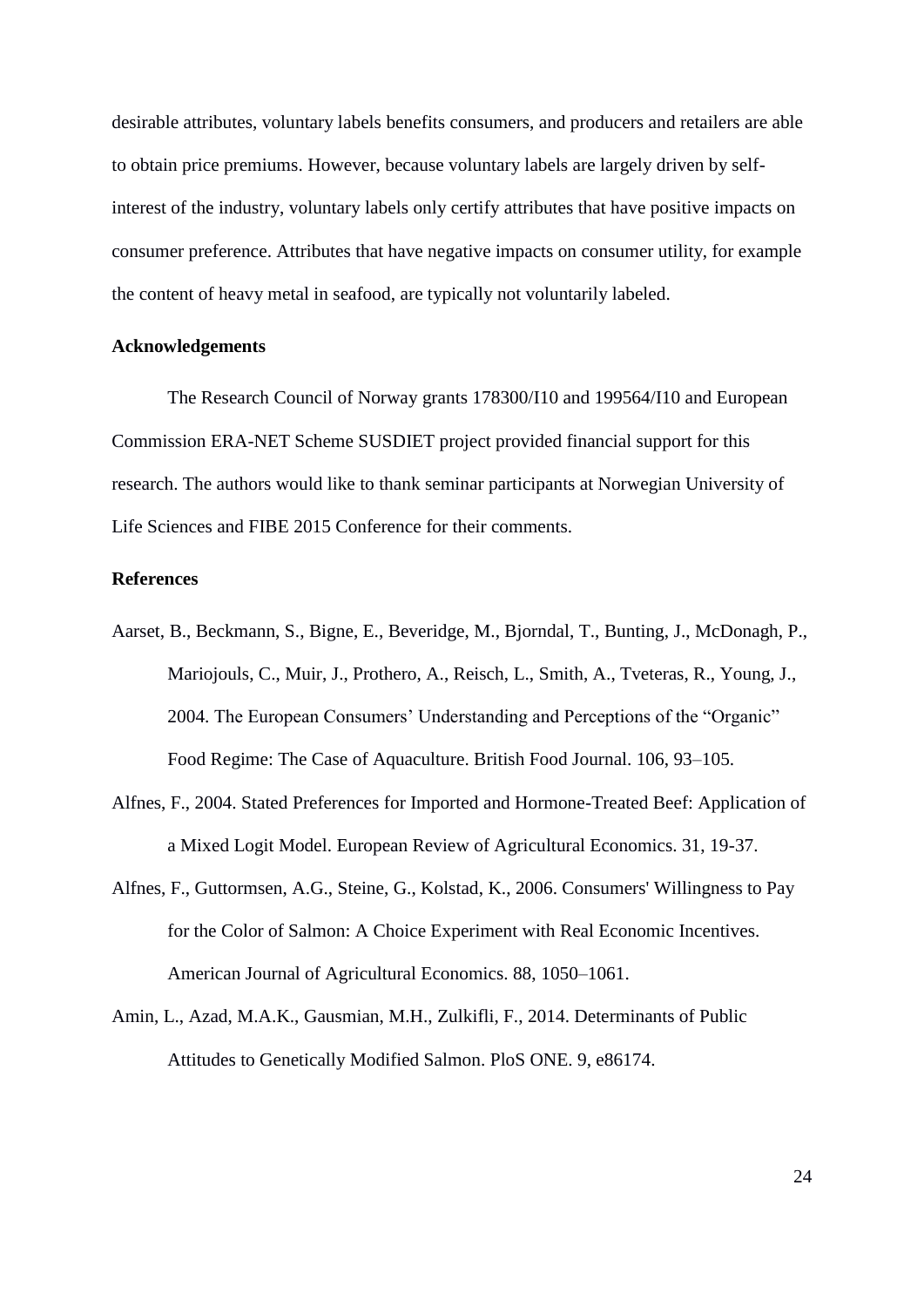- Aquaculture Stewardship Council, 2015a. Aquaculture Stewardship Council: Certified Farms. Accessed on April 29, 2015. [http://www.asc](http://www.asc-aqua.org/index.cfm?act=tekst.item&iid=4&iids=204&lng=1)[aqua.org/index.cfm?act=tekst.item&iid=4&iids=204&lng=1](http://www.asc-aqua.org/index.cfm?act=tekst.item&iid=4&iids=204&lng=1)
- Aquaculture Stewardship Council, 2015b. Aquaculture Stewardship Council: Home. Accessed on April 29, 2015.<http://www.asc-aqua.org/>
- Balabanis, G., Diamantopoulos, A., 2004. Domestic Country Bias, Country-of-Origin Effects, and Consumer Ethnocentrism: A Multidimensional Unfolding Approach. Journal of the Academy of Marketing Science. 32, 80-95.
- Bang, H.O., Dyerberg, J., 1980. Lipid Metabolism and Ischemic Heart Disease in Greenland Eskimos. In: Draper H.H. (ed.). Springer, pp. 1-22.
- Best Aquaculture Practices, 2015. Best Aquaculture Practices: Aquaculture Certification, Responsible Fish and Shrimp Farming. Accessed on April 29, 2015. <http://bap.gaalliance.org/>
- Blend, J.R., van Ravenswaay, E.O., 1999. Measuring Consumer Demand for Ecolabeled Apples. American Journal of Agricultural Economics, 1072-1077.
- Bloomberg Business, 2014. Why Won't the Government Let You Eat Superfish? Accessed on April 21, 2015. [http://www.bloomberg.com/bw/articles/2014-05-22/aquadvantage](http://www.bloomberg.com/bw/articles/2014-05-22/aquadvantage-gm-salmon-are-slow-to-win-fda-approval)[gm-salmon-are-slow-to-win-fda-approval](http://www.bloomberg.com/bw/articles/2014-05-22/aquadvantage-gm-salmon-are-slow-to-win-fda-approval)
- Brécard, D., Hlaimi, B., Lucas, S., Perraudeau, Y., Salladarré, F., 2009. Determinants of Demand for Green Products: An Application to Eco-Label Demand for Fish in Europe. Ecological Economics. 69, 115–125.
- Brécard, D., Lucas, S., Pichot, N., Salladarré, F., 2012. Consumer Preferences for Eco, Health and Fair Trade Labels. An Application to Seafood Product in France. Journal of Agricultural & Food Industrial Organization. 10.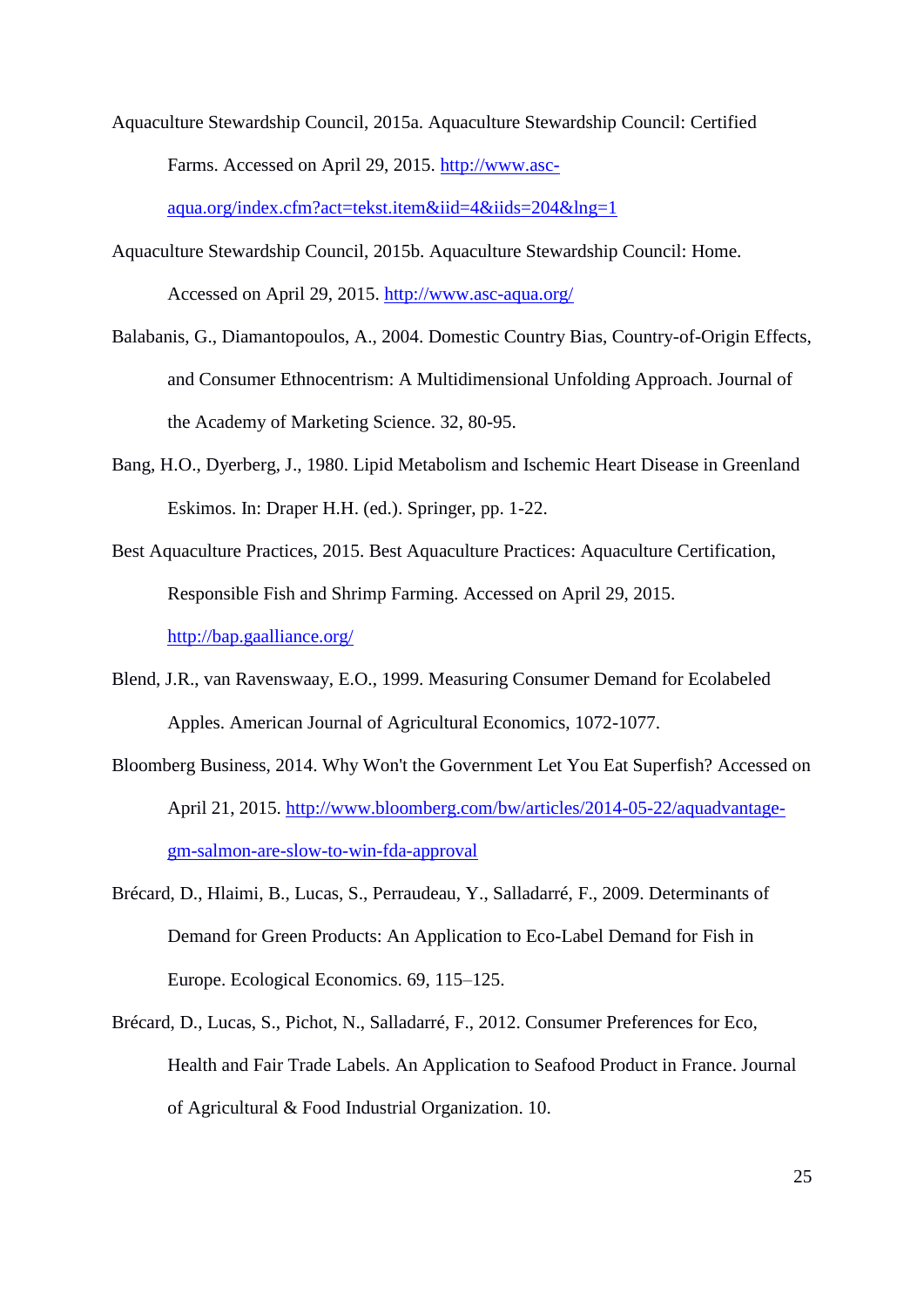- Bremer, S., Millar, K., Wright, N., Kaiser, M., 2015. Responsible Techno-Innovation in Aquaculture: Employing Ethical Engagement to Explore Attitudes to GM Salmon in Northern Europe. Aquaculture. 437, 370-381.
- Canadian Food Inspection Agency, 2014. Food Labeling for Industry. Accessed on November 17, 2014. [http://www.inspection.gc.ca/food/labelling/food-labelling-for](http://www.inspection.gc.ca/food/labelling/food-labelling-for-industry/eng/1383607266489/1383607344939)[industry/eng/1383607266489/1383607344939](http://www.inspection.gc.ca/food/labelling/food-labelling-for-industry/eng/1383607266489/1383607344939)
- Caswell, J.A., Anders, S.M., 2011. Private Versus Third Party Versus Government Labeling. In: Lusk J.L., Roosen J., Shogren J.F. (eds.). Oxford University Press, pp. 472–498.
- Caswell, J.A., Mojduszka, E.M., 1996. Using Informational Labeling to Influence the Market for Quality in Food Products. American Journal of Agricultural Economics, 1248- 1253.
- Chen, X., Alfnes, F., Rickertsen, K., 2014. Generalized Multinomial Logit Model in Willingness to Pay Space: The Case of Ecolabeled Fish. Working paper.
- Chen, X., Alfnes, F., Rickertsen, K., 2015. Consumer Preferences, Ecolabels, and the Effects of Negative Environmental Information. AgBioForum: The Journal of Agrobiotechnology Management & Economics. Forthcoming.
- Chen, X., Garcia, R.J., 2015. China's Salmon Sanction. Working Paper Series 05-2015, School of Economics and Business, Norwegian University of Life Sciences, Ås, Norway. [http://www.nmbu.no/sites/default/files/pdfattachments/hh\\_wp\\_5\\_2015.pdf](http://www.nmbu.no/sites/default/files/pdfattachments/hh_wp_5_2015.pdf)
- Chern, W.S., Rickertsen, K., Tsuboi, N., Fu, T.-T., 2003. Consumer Acceptance and Willingness to Pay for Genetically Modified Vegetable Oil and Salmon: A Multiple-Country Assessment.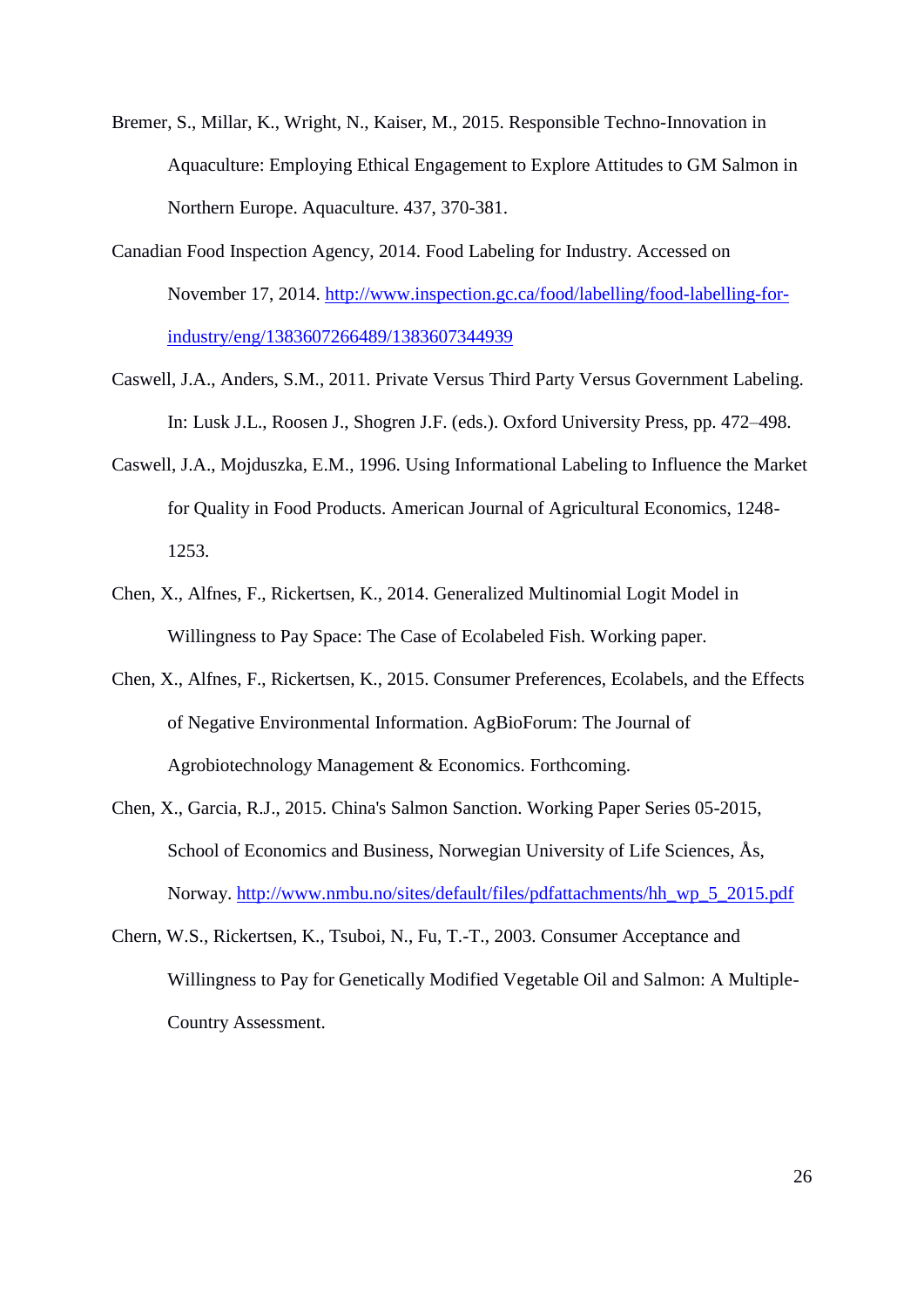- Constance, D.H., Bonanno, A., 1999. Contested Terrain of the Global Fisheries: "Dolphin -Safe" Tuna, the Panama Declaration, and the Marine Stewardship Council. Rural Sociology. 64, 597–623.
- Darby, M.R., Karni, E., 1973. Free Competition and the Optimal Amount of Fraud. Journal of Law and Economics, 67-88.
- Drichoutis, A.C., Nayga, R.M., Jr., Lazaridis, P., 2011. Nutritional Labelling. In: Lusk J.L., Roosen J., Shogren J.F. (eds.). Oxford University Press, pp. 520–545.
- Ellingsen, K., Grimsrud, K., Nielsen, H.M., Mejdell, C., Olesen, I., Honkanen, P., Navrud, S., Gamborg, C., Sandøe, P., 2015. Who Cares About Fish Welfare? A Norwegian Study. British Food Journal. 117, 257-273.
- EU, 1999. Council Regulation (EC) No 104/2000 of 17 December 1999 on the Common Organisation of the Markets in Fishery and Aquaculture Products
- EU, 2010. New Organic Aquaculture Rules a Route to a More Sustainable and Profitable Future for Aquaculture. Accessed on November 17, 2014.

[http://ec.europa.eu/fisheries/news\\_and\\_events/press\\_releases/300610/index\\_en.htm](http://ec.europa.eu/fisheries/news_and_events/press_releases/300610/index_en.htm)

EU, 2011. Regulation (EU) No 1169/2011 of the European Parliament and of the Council of 25 October 2011 on the Provision of Food Information to Consumers, Amending Regulations (EC) No 1924/2006 and (EC) No 1925/2006 of the European Parliament and of the Council, and Repealing Commission Directive 87/250/EEC, Council Directive 90/496/EEC, Commission Directive 1999/10/EC, Directive 2000/13/EC of the European Parliament and of the Council, Commission Directives 2002/67/EC and 2008/5/EC and Commission Regulation (EC) No 608/2004 Text with Eea Relevance. [http://eur-lex.europa.eu/legal-](http://eur-lex.europa.eu/legal-content/EN/TXT/PDF/?uri=CELEX:32011R1169&from=EN)

[content/EN/TXT/PDF/?uri=CELEX:32011R1169&from=EN](http://eur-lex.europa.eu/legal-content/EN/TXT/PDF/?uri=CELEX:32011R1169&from=EN)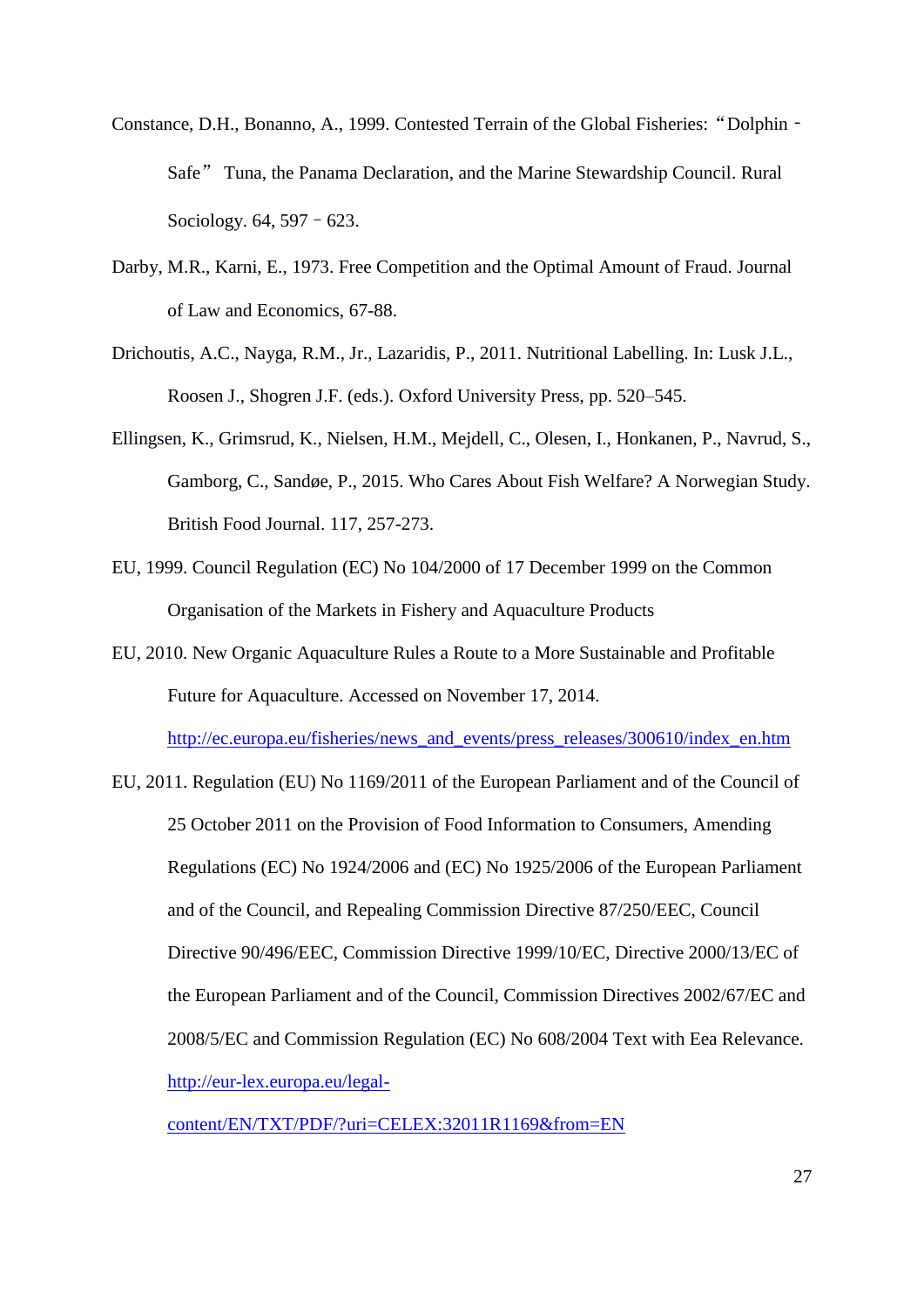EUROBAROMETER, 2005. Attitudes of Consumers Towards the Welfare of Farmed Animals [http://ec.europa.eu/food/animal/welfare/euro\\_barometer25\\_en.pdf](http://ec.europa.eu/food/animal/welfare/euro_barometer25_en.pdf)

FAO, 2014. The State of World Fisheries and Aquaculture: Opportunities and Challenges. FAO.<http://www.fao.org/3/a-i3720e.pdf>

FDA, 2015. The Seafood List. Accessed on April 29, 2015. <http://www.accessdata.fda.gov/scripts/fdcc/?set=seafoodlist>

- Feucht, Y., Zander, K., 2014. Consumers' Knowledge and Information Needs on Organic Aquaculture. Building Organic Bridges. 2, 375-378.
- Food Standards Agency, 2015. GM Material in Animal Feed. Accessed on April 21, 2015. <https://www.food.gov.uk/science/novel/gm/gmanimal>
- Freedom Food, 2015. Salmon | Freedom Food. Accessed on April 30, 2015. <http://www.freedomfood.co.uk/industry/salmon>
- Glencross, B.D., Turchini, G.M., 2010. Fish Oil Replacement in Starter, Grow-out, and Finishing Feeds for Farmed Aquatic Animals. In: Turchin G.M., Ng W.K., Tocher D.R. (eds.). CRC Publishing Ltd., pp. 373-404.
- Global Aquaculture Alliance, 2015. Global Aquaculture Alliance. Accessed on April 29, 2015.<http://gaalliance.org/>
- Godfray, H.C.J., Beddington, J.R., Crute, I.R., Haddad, L., Lawrence, D., Muir, J.F., Pretty, J., Robinson, S., Thomas, S.M., Toulmin, C., 2010. Food Security: The Challenge of Feeding 9 Billion People. Science. 327, 812-818.
- Grimsrud, K., Nielsen, H., Navrud, S., Olesen, I., 2013. Households' Willingness-to-Pay for Improved Fish Welfare in Breeding Programs for Farmed Atlantic Salmon. Aquaculture. 372, 19-27.
- Grunert, K.G., 2005. Food Quality and Safety: Consumer Perception and Demand. European Review of Agricultural Economics. 32, 369–391.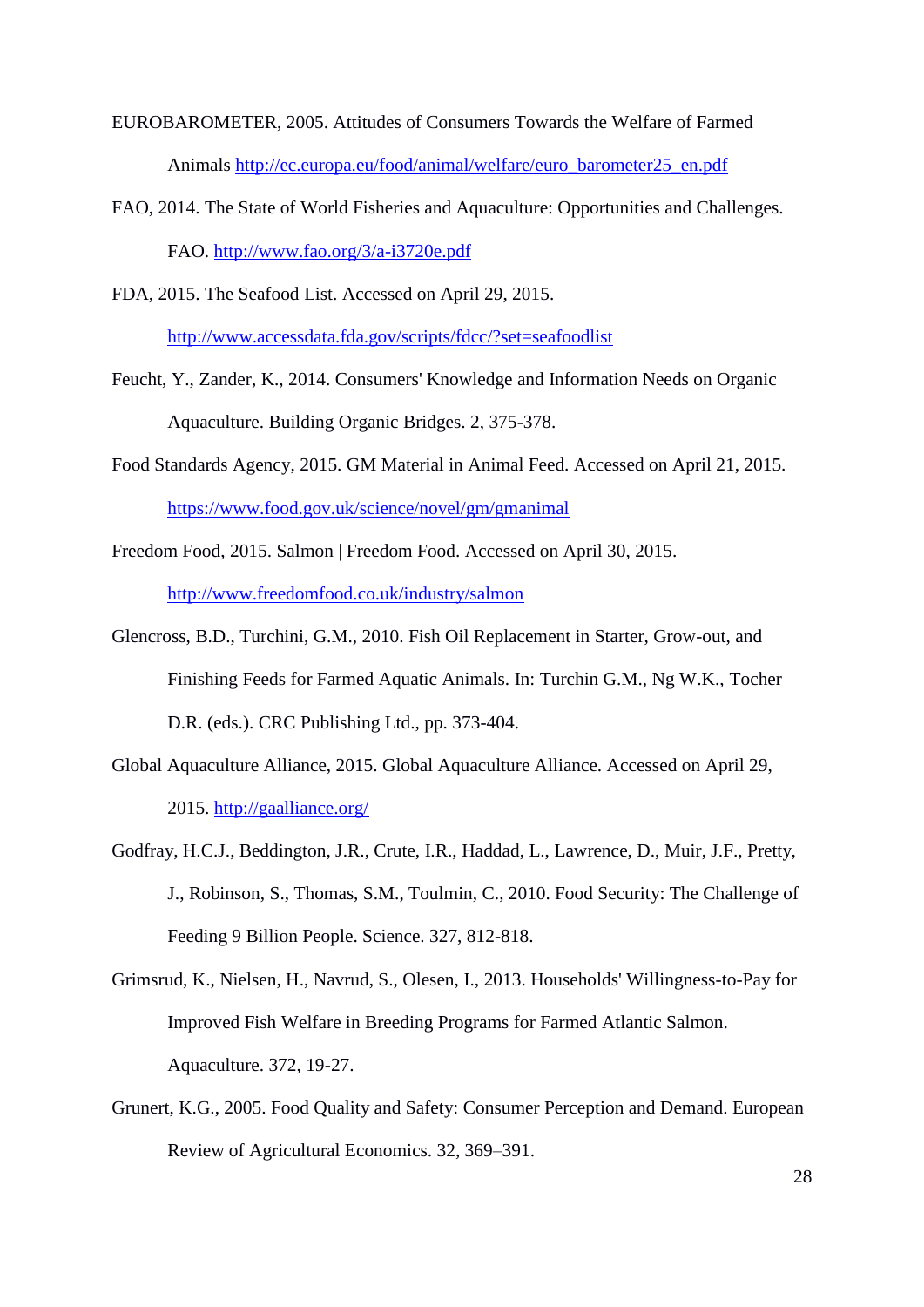- Gulbrandsen, L.H., 2009. The Emergence and Effectiveness of the Marine Stewardship Council. Marine Policy. 33, 654–660.
- Honkanen, P., Olsen, S.O., 2009. Environmental and Animal Welfare Issues in Food Choice: The Case of Farmed Fish. British Food Journal. 111, 293-309.
- IFOAM, 2014. Dossiers. Accessed on November 14, 2014. [http://www.ifoam](http://www.ifoam-eu.org/en/library/dossiers)[eu.org/en/library/dossiers](http://www.ifoam-eu.org/en/library/dossiers)
- IKEA, 2015. IKEA Group Sustainability Report 2014.

[http://www.ikea.com/ms/en\\_GB/pdf/yearly\\_summary/sustainability\\_report\\_2014.pdf](http://www.ikea.com/ms/en_GB/pdf/yearly_summary/sustainability_report_2014.pdf)

International Service for the Acquisition of Agri-Biotech Applications, 2015. Labeling GM Foods. Accessed on April 21, 2015.

<https://isaaa.org/resources/publications/pocketk/7/default.asp>

- Jacquet, J.L., Pauly, D., 2007. The Rise of Seafood Awareness Campaigns in an Era of Collapsing Fisheries. Marine Policy. 31, 308–313.
- Jaffry, S., Pickering, H., Ghulam, Y., Whitmarsh, D., Wattage, P., 2004. Consumer Choices for Quality and Sustainability Labelled Seafood Products in the UK. Food Policy. 29, 215–228.
- Jalonick, M.C., 2015. Usda to Propose Standards for Organic Seafood Raised in U.S. Accessed on April, 2015. [http://www.pbs.org/newshour/rundown/usda-propose](http://www.pbs.org/newshour/rundown/usda-propose-standards-organic-seafood-raised-u-s/)[standards-organic-seafood-raised-u-s/](http://www.pbs.org/newshour/rundown/usda-propose-standards-organic-seafood-raised-u-s/)
- Johnston, R.J., Roheim, C.A., 2006. A Battle of Taste and Environmental Convictions for Ecolabeled Seafood: A Contingent Ranking Experiment. Journal of Agricultural and Resource Economics. 31, 283.
- Johnston, R.J., Wessells, C.R., Donath, H., Asche, F., 2001. Measuring Consumer Preferences for Ecolabeled Seafood: An International Comparison. Journal of Agricultural and resource Economics, 20-39.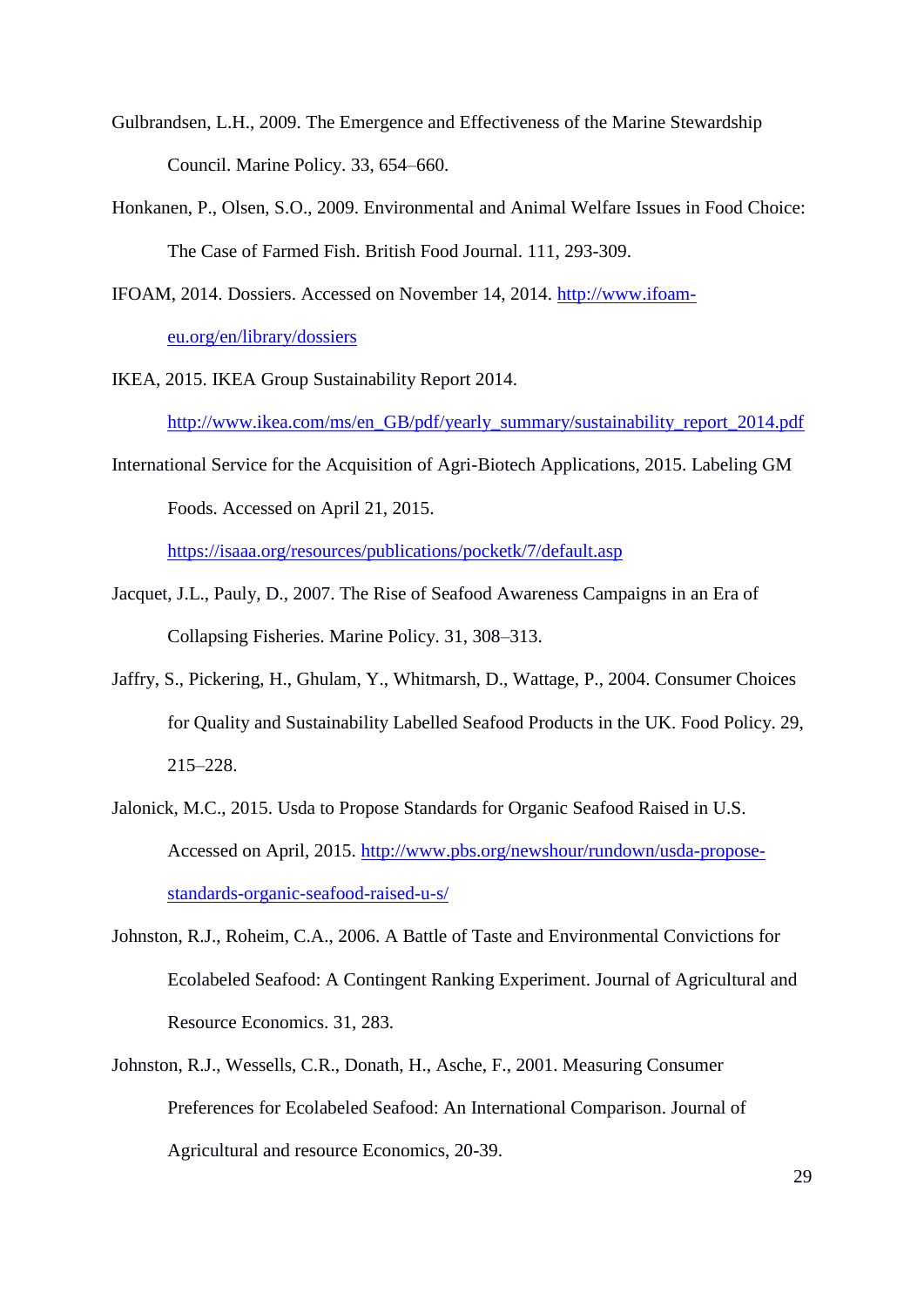Kole, A., Kremer, S., Honkanen, P., Mejdell, C., Schelvis, R., 2008. Qualitative Assessment of Potential Market Opportunities of Welfare Actions and Indices in Fish Farming. BENEFISH report.

Ledford, H., 2013. Transgenic Salmon Nears Approval. Nature. 497, 17-18.

- Lusk, J.L., Briggeman, B.C., 2009. Food Values. American Journal of Agricultural Economics. 91, 184–196.
- May, B., Leadbitter, D., Sutton, M., Weber, M., 2003. The Marine Stewardship Council (Msc). Blackwell Science Ltd, pp. 14–33.
- National Organic Program, 2000. National Organic Program, 7 C.F.R. 205. [http://www.ecfr.gov/cgi-bin/text-idx?tpl=/ecfrbrowse/Title07/7cfr205\\_main\\_02.tpl](http://www.ecfr.gov/cgi-bin/text-idx?tpl=/ecfrbrowse/Title07/7cfr205_main_02.tpl)
- Nelson, P., 1970. Information and Consumer Behavior. The Journal of Political Economy, 311-329.
- Nelson, P., 1974. Advertising as Information. The Journal of Political Economy, 729-754.
- Nep, S., O'Doherty, K., 2013. Understanding Public Calls for Labeling of Genetically Modified Foods: Analysis of a Public Deliberation on Genetically Modified Salmon. Society & Natural Resources. 26, 506-521.
- Nichols, P.D., Glencross, B., Petrie, J.R., Singh, S.P., 2014. Readily Available Sources of Long-Chain Omega-3 Oils: Is Farmed Australian Seafood a Better Source of the Good Oil Than Wild-Caught Seafood? Nutrients. 6, 1063-1079.
- Nichols, P.D., Mooney, B.D., Elliott, N.G., 2002. Nutritional Value of Australian Seafood Ii: Factors Affecting Oil Composition of Edible Species. CSIRO Marine Research, and Fisheries Research & Development Corporation (FRDC).
- Nichols, P.D., Petrie, J., Singh, S., 2010. Long-Chain Omega-3 Oils–an Update on Sustainable Sources. Nutrients. 2, 572-585.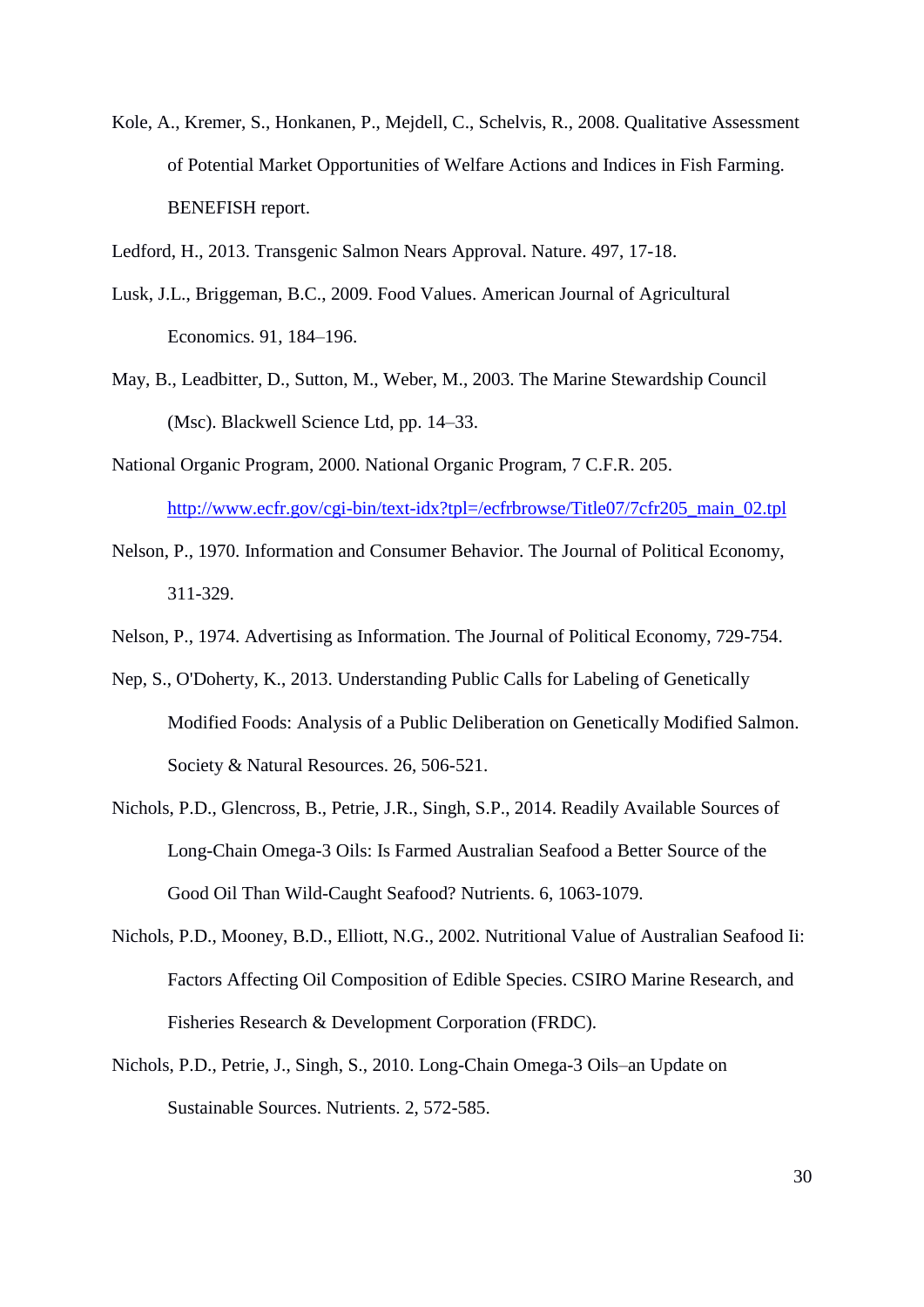- Olesen, I., Alfnes, F., Røra, M.B., Kolstad, K., 2010. Eliciting Consumers' Willingness to Pay for Organic and Welfare-Labelled Salmon in a Non-Hypothetical Choice Experiment. Livestock Science. 127, 218–226.
- Olson, J.C., Jacoby, J., 1972. Cue Utilization in the Quality Perception Process. Proceedings of the Third Annual Conference of the Association for Consumer Research. Association for Consumer Research. 167-179.
- Pérez-Ramírez, M., Almendarez-Hernández, M.A., Avilés-Polanco, G., Beltrán-Morales, L.F., 2015. Consumer Acceptance of Eco-Labeled Fish: A Mexican Case Study. Sustainability. 7, 4625-4642.
- Pieniak, Z., Verbeke, W., 2008. Consumer Interest and Marketing Potential of Information on Fish Labels.  $12<sup>th</sup> Congress$  of the European Association of Agricultural Economists – EAAE 2008. 1-3.
- Qin, W., Brown, J.L., 2006. Consumer Opinions About Genetically Engineered Salmon and Information Effect on Opinions a Qualitative Approach. Science Communication. 28, 243-272.
- Ramsden, C.E., Hibbeln, J.R., Majchrzak, S.F., Davis, J.M., 2010. N-6 Fatty Acid-Specific and Mixed Polyunsaturate Dietary Interventions Have Different Effects on CHD Risk: A Meta-Analysis of Randomised Controlled Trials. British Journal of Nutrition. 104, 1586-1600.
- Roheim, C., 2008. The Economics of Ecolabelling. In: Ward T., Phillips B. (eds.). Blackwell Publishing Oxford,, UK, pp. 38–57.
- Roheim, C.A., Asche, F., Santos, J.I., 2011. The Elusive Price Premium for Ecolabelled Products: Evidence from Seafood in the UK Market. Journal of Agricultural Economics. 62, 655–668.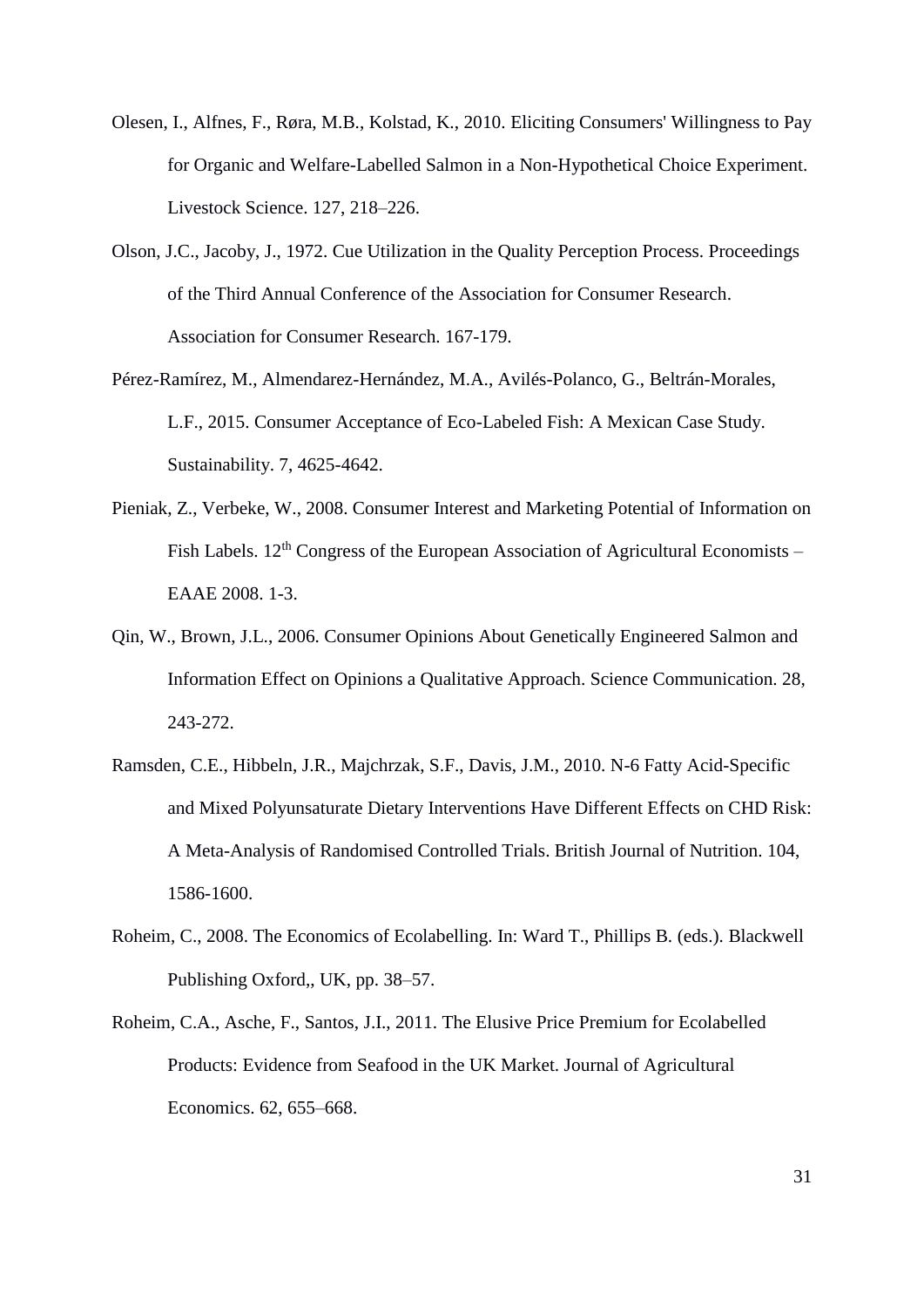- Roheim, C.A., Gardiner, L., Asche, F., 2007. Value of Brands and Other Attributes: Hedonic Analysis of Retail Frozen Fish in the UK. Marine Resource Economics. 22, 239.
- Roheim, C.A., Sudhakaran, P.O., Durham, C.A., 2012. Certification of Shrimp and Salmon for Best Aquaculture Practices: Assessing Consumer Preferences in Rhode Island. Aquaculture Economics & Management. 16, 266-286.
- Royal Society for the Prevention of Cruelty to Animals, 2015. RSPCA Royal Society for the Prevention of Cruelty to Animals - Rspca.Org.Uk. Accessed on April 30, 2015. <http://www.rspca.org.uk/home>
- Salladarré, F., Guillotreau, P., Perraudeau, Y., Monfort, M.-C., 2010. The Demand for Seafood Eco-Labels in France. Journal of Agricultural & Food Industrial Organization. 8.
- Schlag, A.K., Ystgaard, K., 2013. Europeans and Aquaculture: Perceived Differences between Wild and Farmed Fish. British Food Journal. 115, 209-222.
- Schwedler, T.E., Johnson, S.K., 1999/2000. Animal Welfare Issues: Responsible Care and Health Maintenance of Seafood in Commercial Aquaculture. Animal Welfare Information Center Bulletin. 10.
- Senauer, B., 2013. Mandatory Labeling of Genetically Engineered (Ge) Foods: The Showdown Begins. Choices. 28, 1-5.
- Solgaard, H.S., Yang, Y., 2011. Consumers' Perception of Farmed Fish and Willingness to Pay for Fish Welfare. British Food Journal. 113, 997-1010.
- Steine, G., Alfnes, F., Rora, M.B., 2005. The Effect of Color on Consumer WTP for Farmed Salmon. Marine Resource Economics. 20, 211.
- Sustainable Pulse, 2014. Norwegian Authorities Ban GM Fish Feed over Antibiotic Resistance Fears. Accessed on April 21, 2015.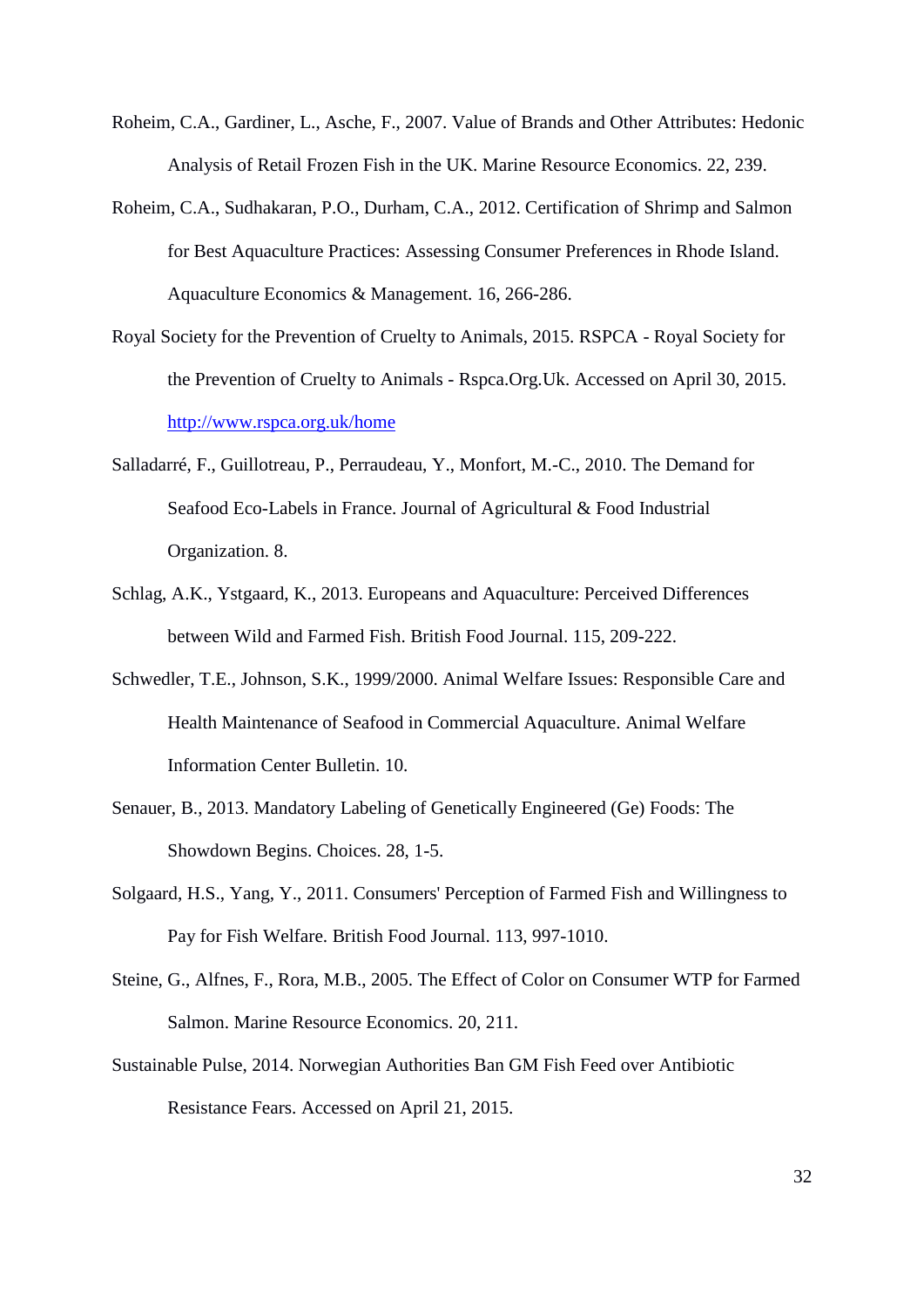[http://sustainablepulse.com/2014/11/30/norwegian-authorities-ban-gm-fish-feed](http://sustainablepulse.com/2014/11/30/norwegian-authorities-ban-gm-fish-feed-antibiotic-resistance-fears/#.VTbnJiGDmFw)[antibiotic-resistance-fears/#.VTbnJiGDmFw](http://sustainablepulse.com/2014/11/30/norwegian-authorities-ban-gm-fish-feed-antibiotic-resistance-fears/#.VTbnJiGDmFw)

- Swanson, J., Mench, J., 2000. Animal Welfare: Consumer Viewpoints. The 2000 Poultry Symposium and Egg Processing Workshop, University of California, Davis.
- Tacon, A.G., Metian, M., 2008. Global Overview on the Use of Fish Meal and Fish Oil in Industrially Compounded Aquafeeds: Trends and Future Prospects. Aquaculture. 285, 146-158.
- Te Velde, H., Aarts, N., Van Woerkum, C., 2002. Dealing with Ambivalence: Farmers' and Consumers' Perceptions of Animal Welfare in Livestock Breeding. Journal of Agricultural and Environmental Ethics. 15, 203-219.
- Teletchea, F., Fontaine, P., 2014. Levels of Domestication in Fish: Implications for the Sustainable Future of Aquaculture. Fish and Fisheries. 15, 181-195.
- Tesco, 2015. Sustainable Farming | Tesco Farmers | Tesco Real Food. Accessed on April 30, 2015.<http://realfood.tesco.com/our-food/tesco-farming.html>
- Uchida, H., Onozaka, Y., Morita, T., Managi, S., 2014. Demand for Ecolabeled Seafood in the Japanese Market: A Conjoint Analysis of the Impact of Information and Interaction with Other Labels. Food Policy. 44, 68-76.
- United States Mission to the European Union, 2015. Us-EU Organic Equivalency Arrangement. Accessed on April 23, 2015. [http://www.usda-eu.org/trade-with-the](http://www.usda-eu.org/trade-with-the-eu/trade-agreements/us-eu-organic-arrangement/)[eu/trade-agreements/us-eu-organic-arrangement/](http://www.usda-eu.org/trade-with-the-eu/trade-agreements/us-eu-organic-arrangement/)
- Upton, H.F., 2015. Seafood Fraud Congressional Research Service. <http://nationalaglawcenter.org/wp-content/uploads/assets/crs/RL34124.pdf>
- USDA, 2015. Agricultural Marketing Service Country of Origin Labeling. Last update on March 30, 2015. Accessed on April 29, 2015.

<http://www.ams.usda.gov/AMSv1.0/COOL>